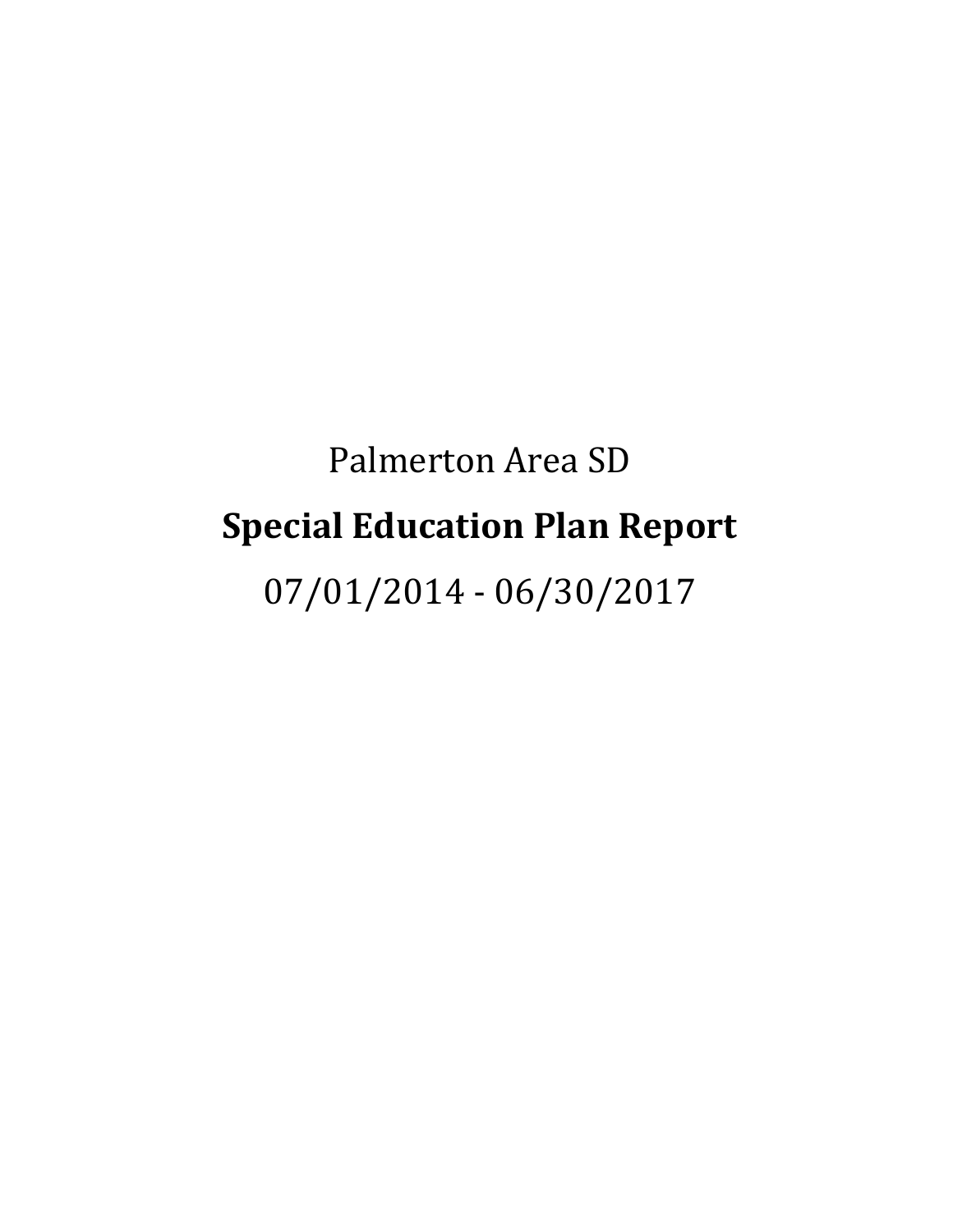## District Profile

## **Demographics**

680 Fourth Street Palmerton, PA 18071 (610)826-2364 Superintendent: Scot Engler Director of Special Education: Robert Dailey

## **Planning Committee**

| <b>Name</b>           | Role                                          |
|-----------------------|-----------------------------------------------|
| Daniele Bowman        | Middle School Teacher - Special Education     |
| Michael Brennan       | Secondary School Teacher - Special Education  |
| Robert Dailey         | Special Education Director/Specialist         |
| Melaine Dunwoodie     | Parent                                        |
| Scot Engler           | Administrator                                 |
| Meghan Garrett        | Ed Specialist - School Psychologist           |
| Katie Gilmartin       | Elementary School Teacher - Special Education |
| Kristen Heller        | Elementary School Teacher - Regular Education |
| Shanna Matthews       | Elementary School Teacher - Special Education |
| Vicki McHugh          | Ed Specialist - School Counselor              |
| Robert Palazzo        | Ed Specialist - School Psychologist           |
| <b>Tammy Recker</b>   | <b>Board Member</b>                           |
| Christine Steigerwalt | Administrator                                 |
| Lynn Sutton           | Elementary School Teacher - Special Education |
| Marcy Zelinsky        | Elementary School Teacher - Special Education |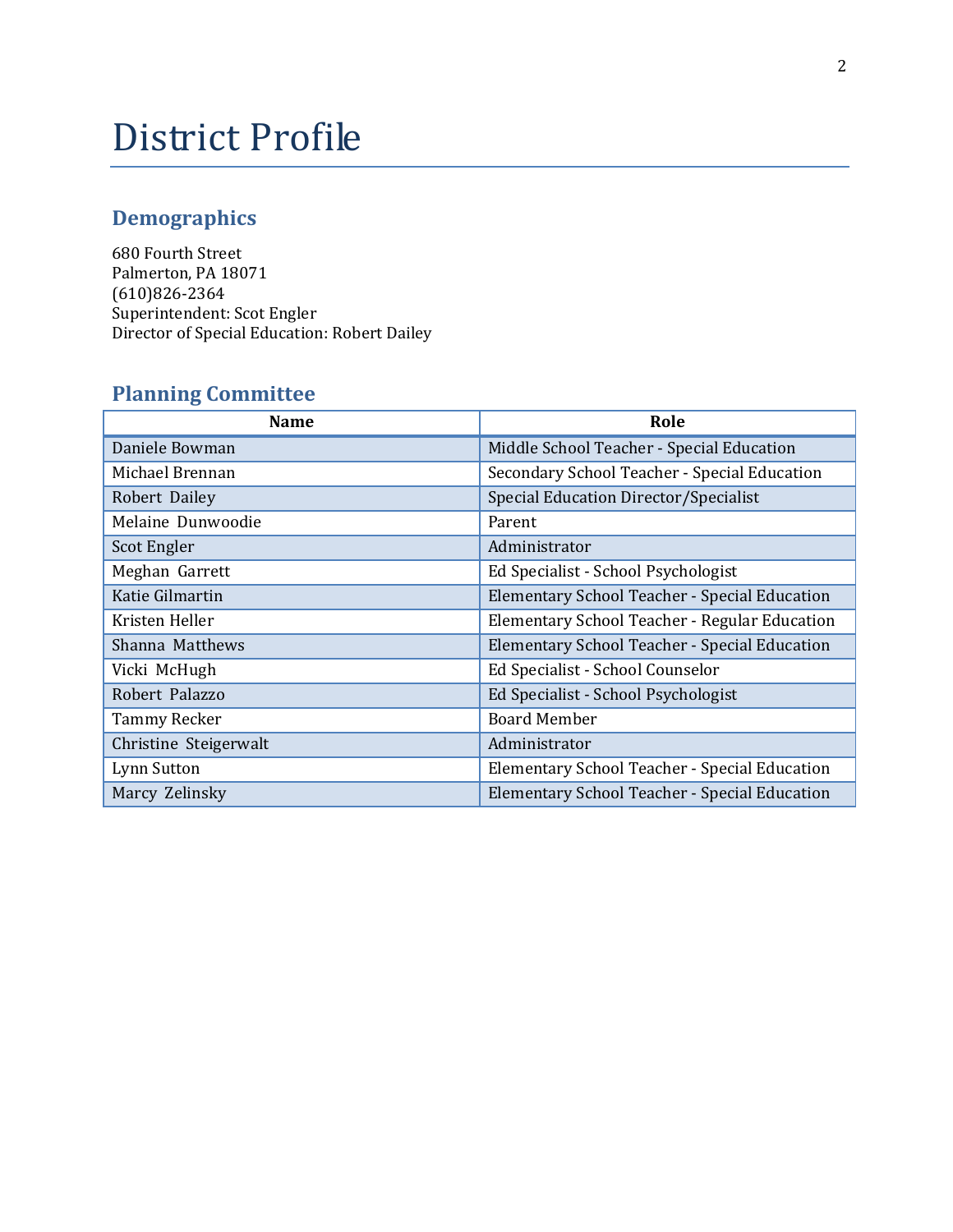## Core Foundations

#### **Special Education**

*Special Education Students* Total students identified: 334

#### *Identification Method*

Identify the District's method for identifying students with specific learning disabilities.

#### **Identification Method:**

#### **Pre-Referral Process:**

 When students are demonstrating academic needs, teachers provide classroom- level accommodations and interventions to meet those needs. Academic skills are also screened several times per year for students in grades kindergarten through 6th grade using several curriculumbased measurement and diagnostic tools (i.e. DIBELS, Fountas & Pinnell, and Classroom Diagnostic Tools). As part of the elementary-level Response to Intervention and Instruction (RtII) process, grade-level data meetings are held once per month for teachers and administrators to review gradelevel academic data and discuss interventions to be used with students demonstrating below gradelevel performances. Students are grouped into Tier 1, Tier 2, and Tier 3 groups to receive targeted, evidence-based interventions for their areas of need during Tier Time every school day (approximately 45 minutes). When students do not demonstrate adequate academic progress in their tier group, teachers refer them to the Student Progress Team. Members include general education teachers, special education teachers, reading specialists, the school counselor, the school psychologist, and the school principal. At Student Progress Team meetings, individual student data is reviewed, individualized interventions are recommended, and progress monitoring tools are designated. If students do not demonstrate adequate progress toward progress monitoring goals, then they are referred for an initial evaluation for special education services. When students in the junior high and high school do not respond to classroom-level, teacherdirected interventions and accommodations, they are referred to a Child Study Team to review individual data and recommend individualized, evidence-based interventions and strategies. If students do not adequately respond to the suggested interventions, they are referred for an initial

#### **Identification of Specific Learning Disability:**

evaluation for special education services.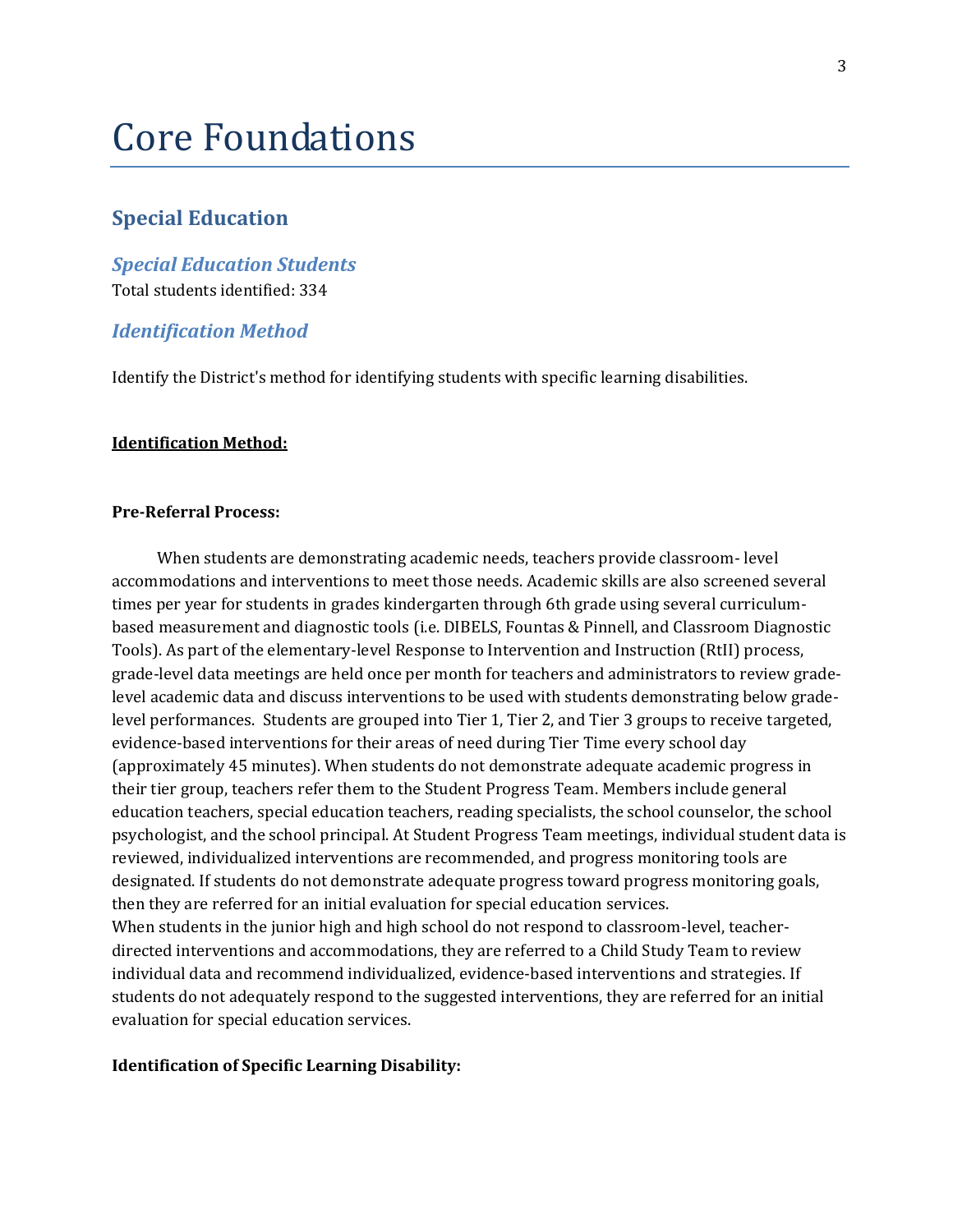A multi-disciplinary psychoeducational evaluation is completed for all students who are suspected of having a learning disability. Testing procedures may include, but are not limited to: cognitive assessments, academic achievement assessments, social/emotional/behavior assessments, transition planning assessments (students 14 years and older), executive functioning assessments, school neuropsychological assessments, adaptive behavior assessments, parent/teacher input, review of curriculum-based measurement, classroom observations, and review of available records. In order to provide statistical evidence of a learning disability, the predicted ability/achievement discrepancy model is utilized. In this model, students' levels of predicted achievement are calculated based on their cognitive ability scores. If there is a significant discrepancy ( $\geq 1$  standard deviation), between predicted achievement scores and the actual achievement scores, it is very likely that the student has a learning disability in those areas of academic achievement. When the predicted model of achievement cannot be used, the simple ability/achievement discrepancy model is used. A student is found eligible for special education services for a learning disability if that student needs cannot be met in the general education setting without specially designed instruction.

#### **Identification of Additional Disabilities:**

 If a student is suspected of having a disability other than a learning disability (i.e. Autism, Emotional Disturbance, a medical diagnosis under the category of Other Health Impairment, etc.), a multi-disciplinary evaluation is also conducted. Possible areas of testing include, but are not limited to: cognitive assessments, academic achievement assessments, social/emotional/behavior assessments, transition planning assessments (students 14 years and older), executive functioning assessments, school neuropsychological assessments, adaptive behavior assessments, parent/teacher input, review of curriculum-based measurement, classroom observations, and review of available records (including medical records). Specific procedures are also utilized to meet the individual symptoms of the suspected disability (i.e. Pragmatic language testing for students suspected of having Autism). State and federal criteria are used to determine the presence of a disability, and eligibility for special education services is dependent on the student's need for specially designed instruction.

 In the identification of all special education disabilities, multi-disciplinary team meetings are held to discuss the findings of the evaluation reports and the students' needs for specially designed instruction. Parents are included throughout the evaluation process through parent input forms, rating scales, and provision of medical and mental health records. Parents are invited to multidisciplinary team meetings and encouraged to take an active role in their child's services.

#### *Enrollment*

Review the Enrollment Difference Status. If necessary, describe how your district plans to address any significant disproportionalities.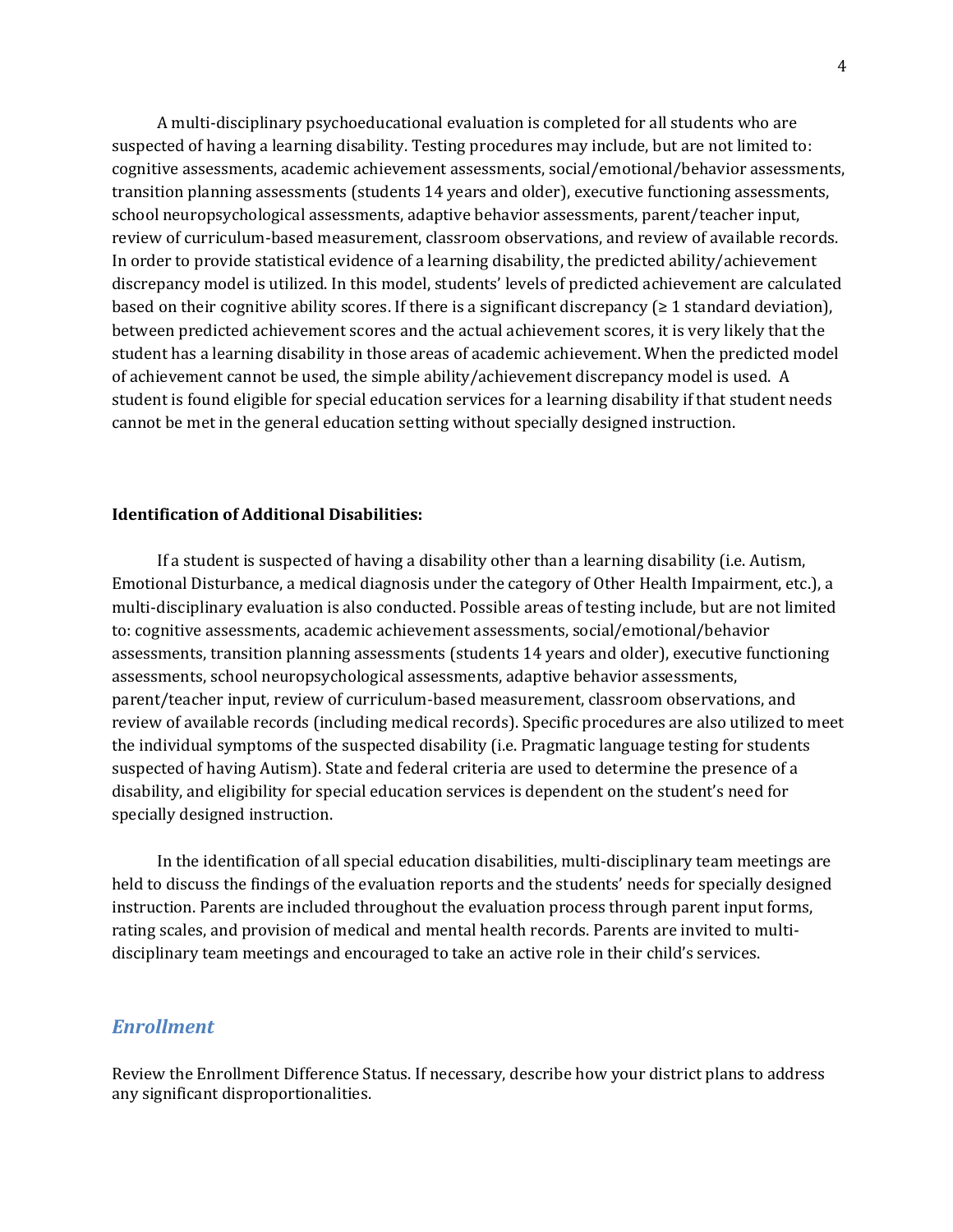The data is publicly available via the PennData website. You can view your most recent report. The link is[: http://penndata.hbg.psu.edu/BSEReports](http://penndata.hbg.psu.edu/BSEReports)

Not significantly disproportionate.

#### *Non-Resident Students Oversight*

- 1. How does the District meet its obligation under Section 1306 of the Public School Code as the host District at each location?
- 2. How does the District ensure that students are receiving a free appropriate public education (FAPE) in the least restrictive environment (LRE)?
- 3. What problems or barriers exist which limit the District's ability to meet its obligations under Section 1306 of the Public School Code?

Palmerton Area School District does not have any facilities within our district boundaries. The district is aware that should such an institution move into our district we would work collaboratively with said institution to ensure we continue to meet our established Child Find and FAPE obligations.

#### *Incarcerated Students Oversight*

Describe the system of oversight the District would implement to ensure that all incarcerated students who may be eligible for special education are located, identified, evaluated and when deemed eligible, are offered a free appropriate public education (FAPE).

The Palmerton Area School District does not have any Correctional Institutions within our district boundaries. The district is aware that should such an institution move into our district we would work collaboratively with said institution to ensure we continue to meet our established Child Find and FAPE obligations.

#### *Least Restrictive Environment*

- 1. Describe the District procedures, which ensure that, to the maximum extent appropriate, children with disabilities, including those in private institutions, are educated with nondisabled children, and that removal from the regular education environment only occurs when education in that setting with supplementary aids and services, cannot be achieved satisfactorily.
- 2. Describe how the District is replicating successful programs, evidence-based models, and other PDE sponsored initiatives to enhance or expand the continuum of supports/services and education placement options available within the District to support students with disabilities access the general education curriculum in the least restrictive environment (LRE). (Provide information describing the manner in which the District utilizes site-based training, consultation and technical assistance opportunities available through PDE/PaTTAN, or other public or private agencies.)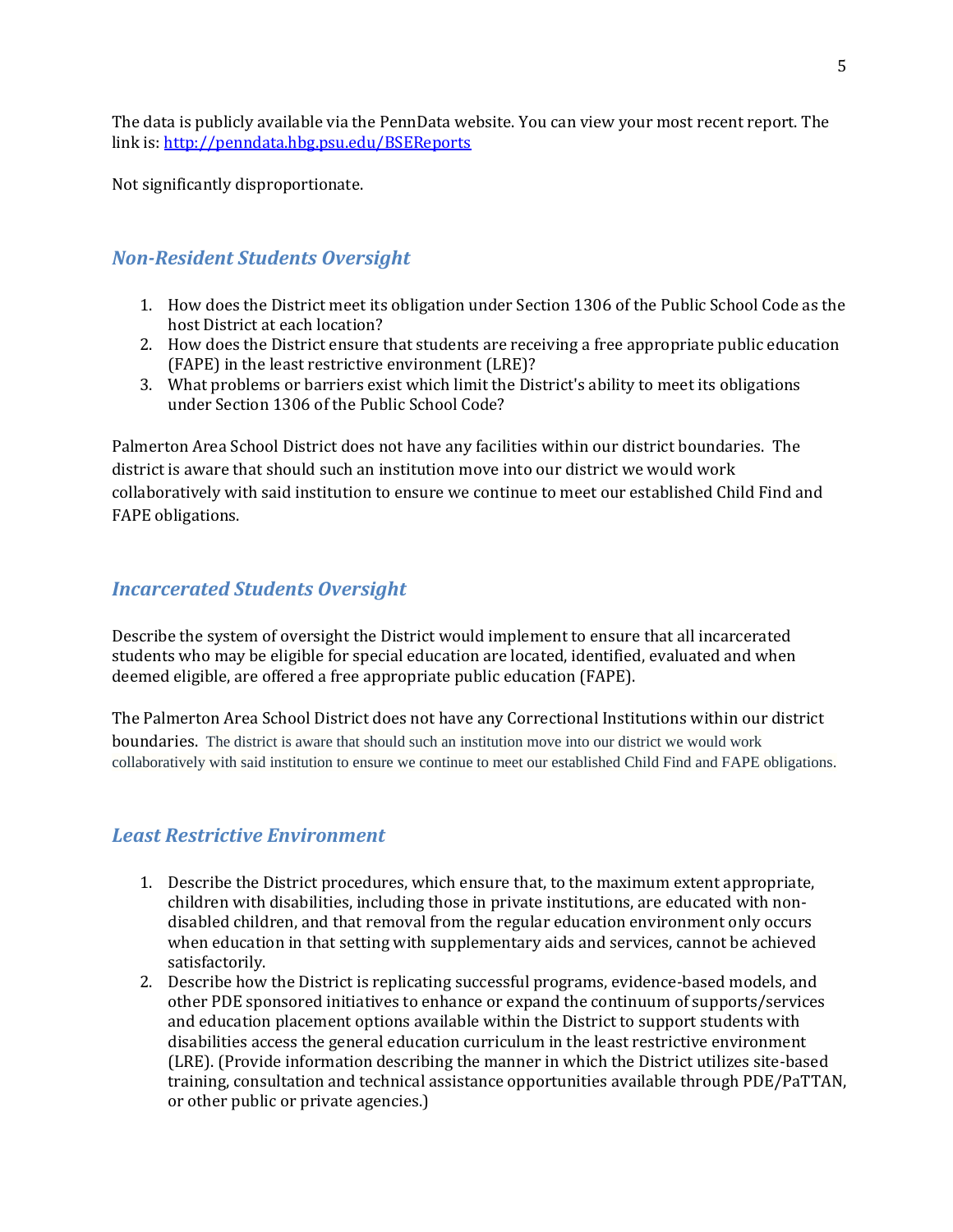3. Refer to and discuss the SPP targets and the district's percentages in the Indicator 5 section - Educational Environments. Also discuss the number of students placed out of the district and how those placements were determined to assure that LRE requirements are met.

Palmerton Area School District maintains a pre-referral procedure (Student Progress Team) that identifies and screens students who are at risk academically or behaviorally. A team approach is utilized to identify the local resources and services that are available to students in regular education that may help them to become more successful. The Parkside Elementary Center and S. S. Palmer Elementary School are Title 1 funded elementary schools that provide targeted students with assistance in reading. Reading specialists assist students at all of the elementary schools. The use of educational software also assists those students that are have difficulty in the core academic subject areas. The educational software provides a differentiated model approach to learning so that non-disabled students are working next to disabled students, each working at their own appropriate level. Peer assisted tutoring programs are are implemented in each building based on student need. After-school programs and summer programs for tutoring are in place in S.S. Palmer Elementary School, Towamensing Elementary School and Palmerton Area Junior High School. Teachers monitor student progress and make adaptations for those students who need additional assistance.

To the maximum extent possible Palmerton Area School District includes students with disabilities with non-disabled peers. Learning support teachers provide adaptations and modifications to the regular education curriculum for students with disabilities. Interventions are implemented and instructional time in special education is adjusted to accommodate student need. Progress monitoring data and direct instruction has been helpful in making placement determinations and monitoring student progress. Students with disabilities are considered for more restrictive programs when the students individual academic needs outweigh the benefits of inclusion.

Placement of students in other settings has shown a slight increase. The overall number of students with disability classifications is low for the district. Therefore, the percentages are more volatile which is a reflection of the small numbers in our district. The district continues to integrate students, from other settings, back into the regular educational environment. The goal is to continue promoting inclusionary practices that integrate all students into the regular educational environment.

The 2011-2012 Special Education Data Report indicates that 63.8% of Palmerton's special education students are educated inside the regular education class 80% or more of their day. While this is 1.2% below the SPP target of 85% the district has taken steps such as implementing and improving our coteaching model, providing positive behavior support plans derived from FBA's, and improved professional development for all staff to ensure we are educating our students in the l;east restrictive educational environment. The same report indicates that Palmerton has 9% of its identified population educated less than 40% inside the regular class which is 1% less than the SPP target of 8%.

The district will continue to evaluate the needs of its students and staff in order to support our students in the least restrictive environment.

| <b>Service</b>                                         | <b>Comment</b>                                                                                                                                                                                                                                                |
|--------------------------------------------------------|---------------------------------------------------------------------------------------------------------------------------------------------------------------------------------------------------------------------------------------------------------------|
|                                                        |                                                                                                                                                                                                                                                               |
| Partnership with<br>Carbon Lehigh<br>Intermediate Unit | CLIU #21 provides training opportunities,<br>instructional materials support, assistive technology support as well as a wide<br>range of special education services, ie OT, PT, Speech and Language, Work<br>Based Learning, vision, hearing, audiology, etc. |
| Instructional                                          | The District employs instructional assistants who are used to support special                                                                                                                                                                                 |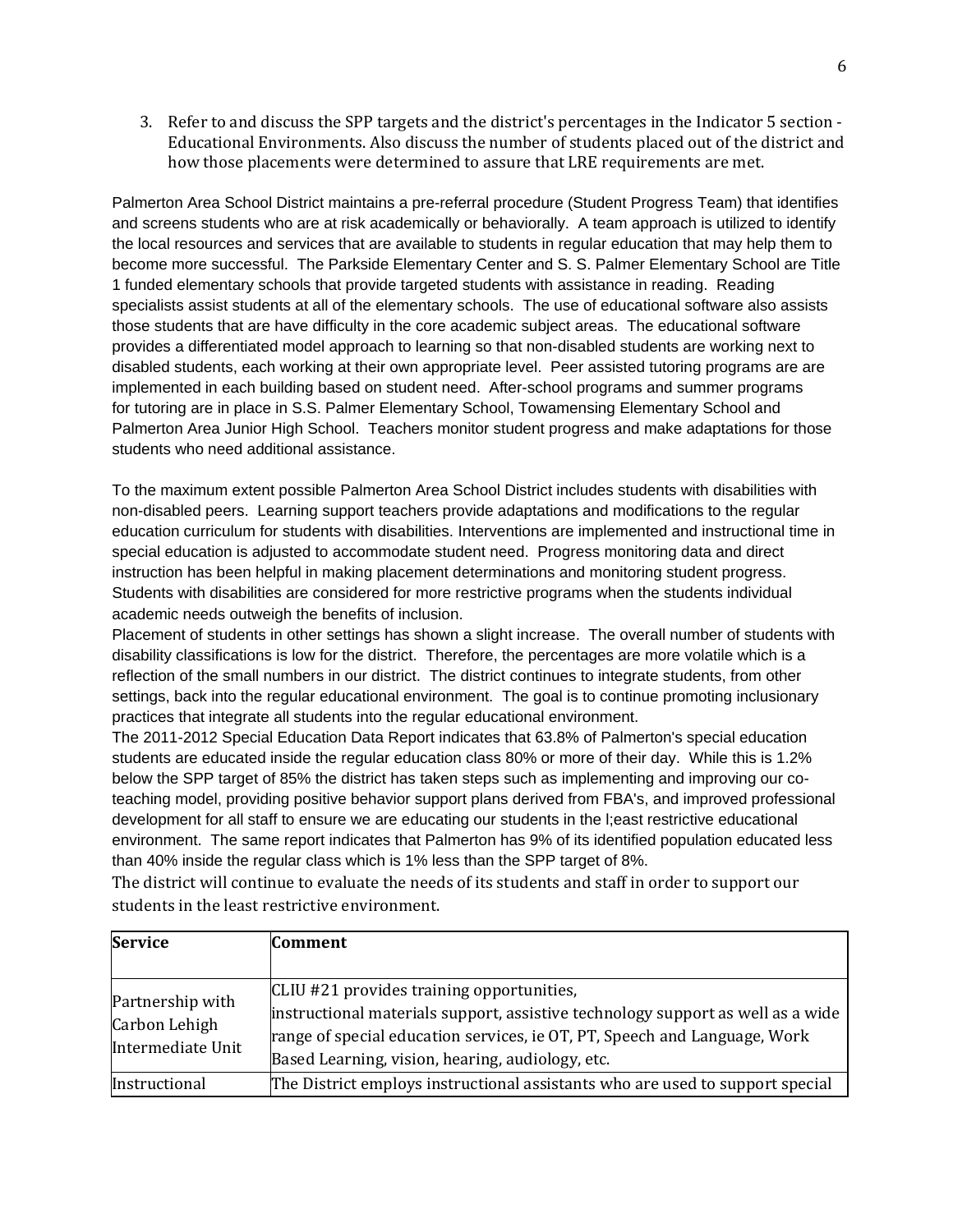| <b>Assistants</b>                                                               | education students. Some are classroom IA's and some are 1:1 IA's,                                                                                                                                                                                                                                                                                                     |
|---------------------------------------------------------------------------------|------------------------------------------------------------------------------------------------------------------------------------------------------------------------------------------------------------------------------------------------------------------------------------------------------------------------------------------------------------------------|
| Carbon Career and                                                               |                                                                                                                                                                                                                                                                                                                                                                        |
| Technical Institute                                                             | CCTI provides technical training for students.                                                                                                                                                                                                                                                                                                                         |
| Behavioral<br>Counseling and<br>Psychological<br>Support                        | The District employs two school psychologists. They provide individual and<br>small group counseling. These groups may be for Social Skills training, Anger<br>Management, or other groups as needed. They also provide psychological<br>services. They provide support to the IST, SAP, and RTI teams as well as<br>support to teachers and other staff.              |
|                                                                                 | COLLABORATIVE:<br>-Co-teaching<br>Professional development related to Co-Teaching<br>Meetings with staff to discuss specific student needs<br>Meetings with parents and staff to discuss specific student needs<br>Meetings with Assistive Technology Consultants in order to provide guided<br>support in the use of different assistive technology                   |
| Supplementary Aids<br>and Services<br>Available to Students-Use of study guides | INSTRUCTIONAL:<br>Modified curricular goals<br>Adapted/modified/alternative tests, assignments, homework<br>-Flexible groupings<br>Adapted materials to match instructional level<br>-Assistive technology<br>-Trainings in using different types of assistive technology<br>-Use of technology across the curriculum<br>-Use of research based alternative curriculum |
|                                                                                 | PHYSICAL:<br>-Alternate test sites<br>-Use of FM systems for certain students<br>Individualized seats, desks, materials for specific students<br>Adaptive equipment<br>Adjustments to sensory input (ie, light, sound)<br>Specific seating arrangements where needed                                                                                                   |
|                                                                                 | SOCIAL/BEHAVIORAL:<br><b>Social Skills Instruction</b><br>-Anger Management Instruction<br>-Reinforcing for specific target behaviors<br>Individual and group counseling<br>Use of Positive Behavior Plans where needed                                                                                                                                                |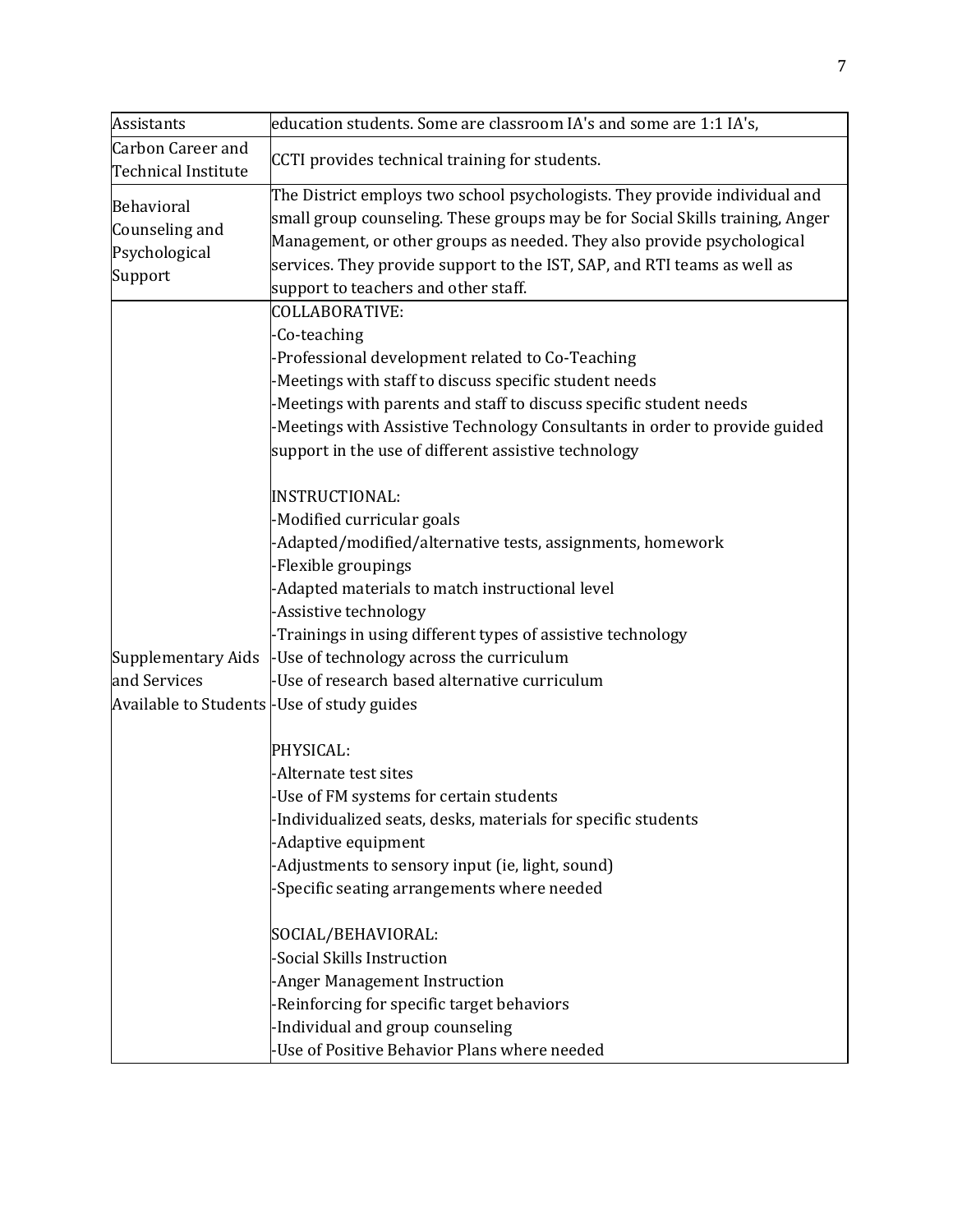#### *Behavior Support Services*

Provide a summary of the District policy on behavioral support services including, but not limited to, the school wide positive behavior supports (PBS). Describe training provided to staff in the use of positive behavior supports, de-escalation techniques and responses to behavior that may require immediate intervention. If the district also has School-Based Behavioral Health Services, please discuss it.

#### Behavior Support Services

Palmerton Area School District's School-Wide Positive Behavior Support (SWPBS) is in all buildings. SWPBS has been implemented in the elementary schools for the past 6 years. The Junior High implemented SWPBS in the 2012-2013 school year. The High School is developing their model during the 2013-2014 school year.

S.S. Palmer Elementary School and Parkside Elementary School were recognized in 2011-2012 and 2012-2013 by the Positive Behavior Interventions and Support Network for implementing Tier 1 services with high fidelity. Additionally, these schools were awarded the Pennsylvania Department of Education Special Education Performance Grant for School Based Behavioral Health Programs: PBIS Model Sites during the 2013-2014 school year. This grant acknowledges schools that are successfully implementing a continuum of interventions and supports that focus on universal prevention, strategic intervention (secondary intervention), and/or intensive service delivery or crisis management needs of school-aged students (tertiary intervention).

Towamensing Elementary School was recognized in 2012-2013 by the Positive Behavior Interventions and Support Network for implementing Tier 1 services with high fidelity. In each school there are systems level interventions that are in place to encourage appropriate behaviors. Students are provided with positive reinforcement for meeting behavioral expectations. At each grade level there is an emphasis placed on parent communication and parents are involved in the behavioral support services in all of the buildings. At each building, there are also interventions in place to address any behavioral difficulties that may arise. These interventions are delivered in a positive manner and are focused on helping students develop coping strategies. **Positive Approaches/Programs**

At the S.S. Palmer Elementary School, Parkside Elementary School, and Towamensing Elementary School the students are given direct instruction in the areas of safety, responsibility, trying their best, and respecting themselves and others. There are lessons conducted in each setting of the school at the beginning of the year and booster lessons throughout the year. Additionally, students in grades K-3 participate in the Second Step program, which is a social-emotional curriculum that is focuses on teaching students skills for learning, empathy, managing emotions, and problem solving. This research based curriculum is delivered by the classroom teacher, a school counselor, or a school psychologist. In 6th grade students participate in the Stepping Up program, which teaches them valuable skills that will need as they transition to the Junior High School.

Students in grades K-1 who are demonstrating the behavioral expectations are given positive reinforcement and a ticket. These tickets may be given to students individually or to students in a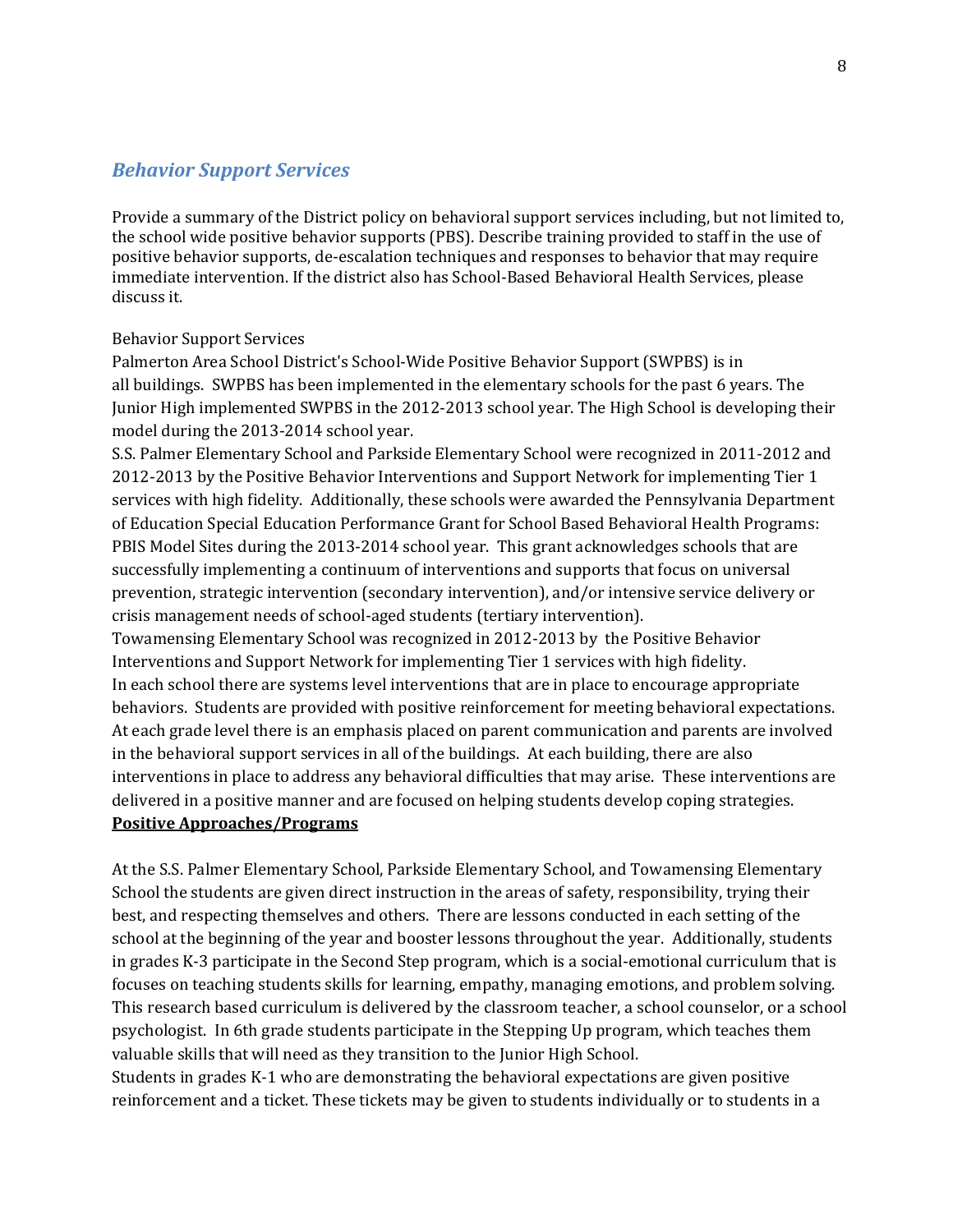group. When a student is given a ticket, the staff member explicitly states why the student is receiving the ticket. Students then save their tickets and trade them in each month. Students can turn in tickets for items such as pencils, pens, and other smaller items.

In grades 2-6 positive reinforcement is delivered through our SOAR 200 club. Each morning 10 tickets are placed in teacher mailboxes or handed out to other staff in the building. Teachers must give the ticket out to a student that they see demonstrating positive behavioral expectations throughout the course of the day. When a student is given a SOAR 200 ticket the staff member explicitly states why the student is receiving the ticket.

The following day, those students who received SOAR 200 tickets are called to the office. At this time each student signs the SOAR celebrity book and chooses a stick that is labeled 1-200. The student's name is then placed on a magnet that is displayed on the SOAR 200 board. In addition, a staff member (e.g. related arts teachers, principal, school counselor) calls home to acknowledge each student's achievement. Once there are 10 names in a row on the board, those students win a mystery motivator.

In addition to SOAR tickets, staff also completes Passport for Success Certificates. When staff (teachers, instructional assistants, cafeteria staff, custodial staff, etc.) are walking through the hall and they notice that a class is demonstrating exceptional behavior (this may be in the classroom, hall, recess, etc.) the staff member completes a Passport for Success certificate. At the end of the day those classes earning Passport for Success certificates are acknowledged on the afternoon announcements. Each grade level has a chart on a bulletin board that shows how close it is to earning a grade-wide incentive. Each grade has a target goal and an incentive they are working toward meeting. These activities are facilitated by the classroom teachers.

At the Palmerton Junior High School a similar program is used to acknowledge students behavior. Teachers give out Bomber Bucks throughout the school day to acknowledge students who are demonstrating respect and responsibility throughout the school day. Teachers are encouraged to provide specific verbal praise when handing out a Bomber Buck. Students save their Bomber Bucks and trade them in once per month. Students may trade tickets for coupons to the school store and the cafeteria or for other incentives, such as tote bags and water bottles. In addition, each month the Junior High School holds Bomber Pride Day. On this day all students who have not received a major referral are eligible to participate in a half-day of activities. Those students who have received a referral are provided with social skill/behavior management instruction during this time. At the Palmerton High School students are provided with rewards for demonstrating character traits such as positivity, respect, integrity, determination, and excellence. Teachers are encouraged to let students know when they are showing "PRIDE". The High School is currently working on developing a token economy system to provide reinforcement for positive behavior. This system will be in place at the start of the 2014-2015 school year.

#### **De-Escalation Techniques and Reponses to Behavior**

Each building has procedures in place to ensure that any behavior issues are dealt with appropriately. Consequences are delivered on a continuum and parents are always a part of the process. At each building a referral form is used that aligns with each school's school-wide positive behavior support program. A minor referral form is used when the behavior is managed in the classroom. Teachers are taught and encouraged to use practices, such as mediation, re-teaching of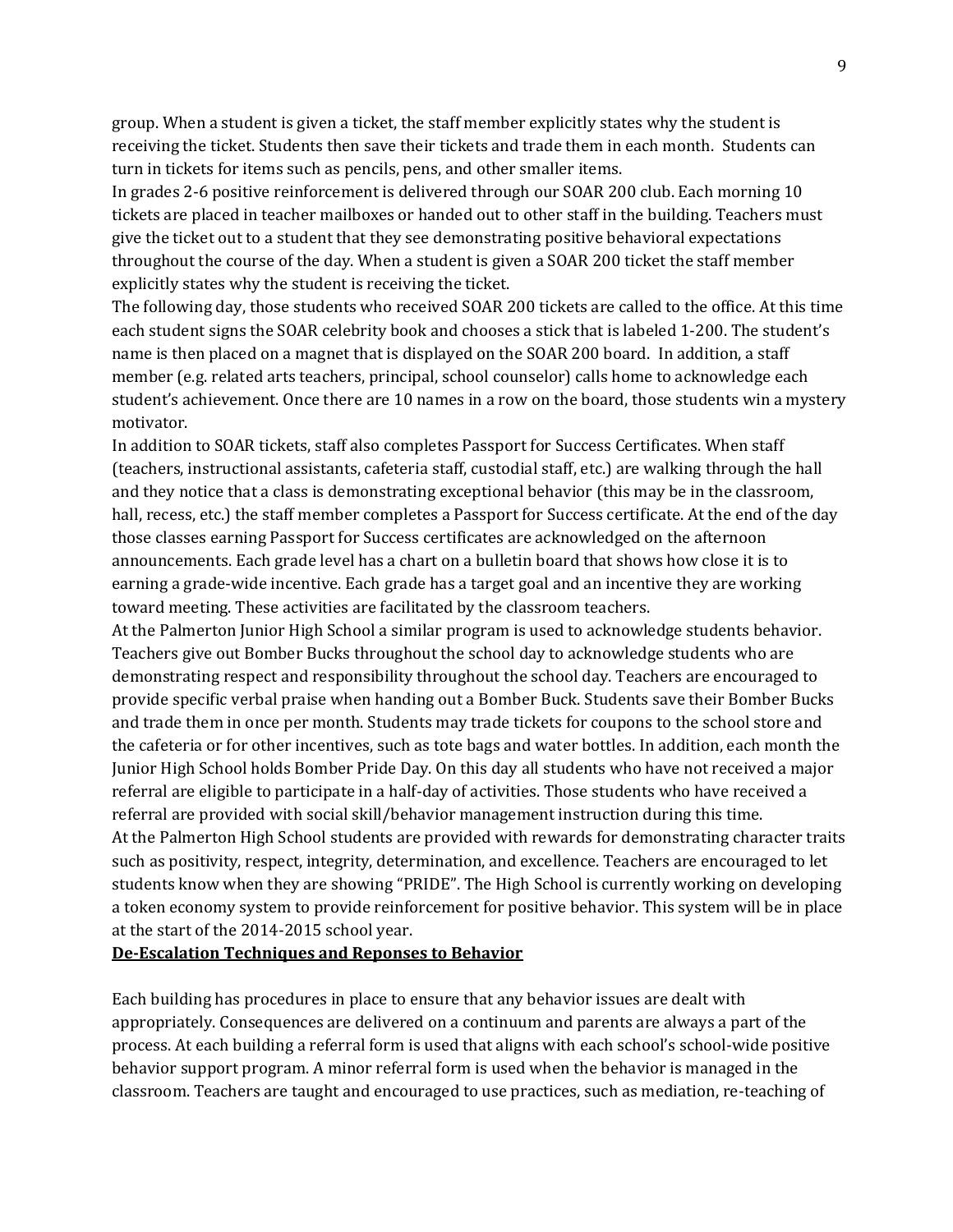behavioral expectations, restitution, and parent conferences to manage behavior in the classroom. Privileges, such as lunch in the cafeteria and recess, may only be revoked if teachers pair it with one of the strategies that are listed above. Teachers are encouraged to use natural consequences. For example, if a student uses inappropriate language, the teacher might ask them to apologize to the class and re-phrase the statement in an appropriate manner. Teachers are provided with professional development about behavioral strategies during faculty meetings and through consultation with the school psychologist and the school counselor at each building. When a student demonstrates a behavior problem that significantly disrupts the learning environment or a teacher has made multiple efforts to correct behavior within the classroom, a major referral will be completed. These referrals are handled by the principal, assistant principal, school counselor, and/or school psychologist. Parents are contacted for every major referral. A continuum of consequences is used to address students who demonstrate severe behavioral difficulties. This is an example of the continuum that is used at S.S. Palmer Elementary School: 1 Major Referral: 3 days loss of privileges (breakfast, lunch, recess in the office) with re-teaching or restitution

2 Major Referrals: Conference with parents, 2 days of detention, and 5 days loss of privileges (breakfast, lunch, recess in the office) with re-teaching or restitution

3 Major Referrals: Implementation of Tier II behavior plan, conference with parents, 3 days of detention, and 5 days loss of privileges (breakfast, lunch, recess in the office) with re-teaching or restitution

4 Major Referrals: Review/modification of Tier II behavior plan, conference with parents and behavioral contract, 4 days of detention, and 10 day loss of privileges (breakfast, lunch, recess in the office) with re-teaching or restitution

5+ Major Referrals: Functional Behavior Assessment (FBA), implementation of a Behavior Implementation Plan (BIP), conference with parents, ISS/OSS

When a student continues to demonstrate a pattern of behavior difficulties, a Permission to Evaluate may also be issued to determine whether or not the student meets the criteria for an educational disability and whether or not the student qualifies special education services.

Additional support for students who are demonstrating behavioral difficulties or showing symptoms that may be caused by substance abuse is provided through the Student Assistance Program (SAP). Each building has a SAP team that educates staff about the symptoms of substance abuse and symptoms of mental health difficulties. A referral process is in place and students are provided Drug and Alcohol and/or Mental Health screenings at no cost to the student. At the Junior High School and High School there are also targeted groups that address issues such as smoking cessation, familial substance abuse, and anger management. There are also classroom based lessons delivered that address substance abuse and mental health issues.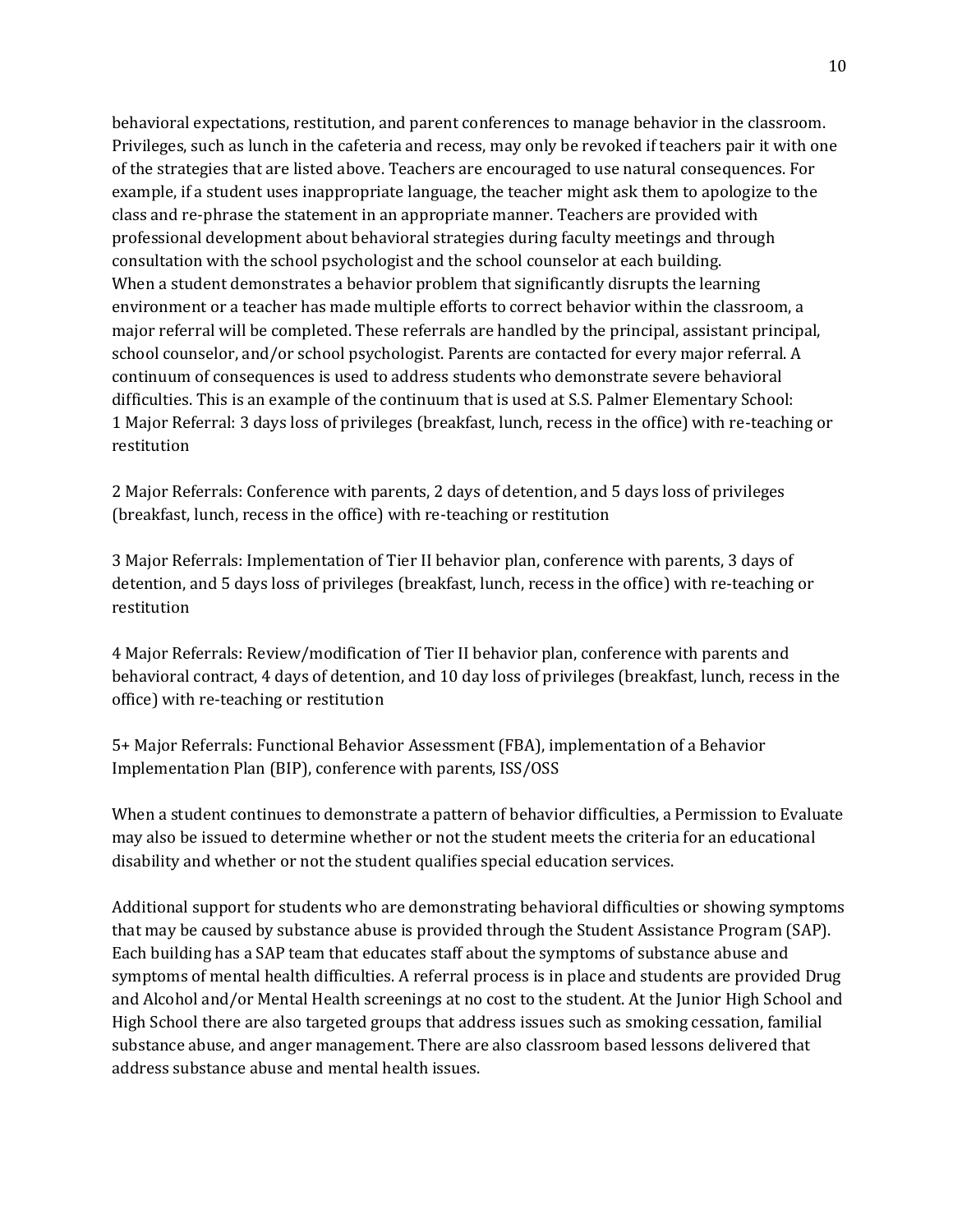Restraints are only used after all other de-escalation strategies have been attempted. Staff who are CPI certified and have gone through the proper Crisis Prevention Institute Training are the only staff members that would use a restraint. After a restraint is used the proper paperwork is filed with the state.

#### **Professional Development**

The district provides training on School-Wide Positive Behavior Support (SWPBS) throughout the school year. The data teams review data on behaviors/interventions and makes recommendations for SWPBS trainings. The staff is also trained on De-Escalation Techniques. "Crisis Teams" will be trained on Crisis Development Model. The teams will follow the Staff Attitudes/Approaches:

- 1. Support: An empathetic non-judgmental approach attempting to alleviate anxiety.
- 2. Directive: Staff takes control by setting limits.
- 3. Non violent Physical Crisis Intervention: SAFE, non-harmful control and restrain technique used to control individual until he or she can regain control of his or her behavior. This techniques should only be used as a last resort when an individual presents a danger to himself or others.
- 4. Therapeutic Rapport: An attempt to re-establish communication.

The Crisis Teams will be able to identify "Crisis Development Behaviors Levels:

- 1. Anxiety
- 2. Defensive
- 3. Acting Out Person
- 4. Tension Reduction

#### SWPBS Model:

- 1. Proactive approach to preventing students' behaviors before they get out of control.
- 2. Strategies that are designed to be used in situations during which a student's behavior is escalating and out of control.
- 3. Replacement instruction for inappropriate behaviors.

#### *Intensive Interagency/Ensuring FAPE/Hard to Place Students*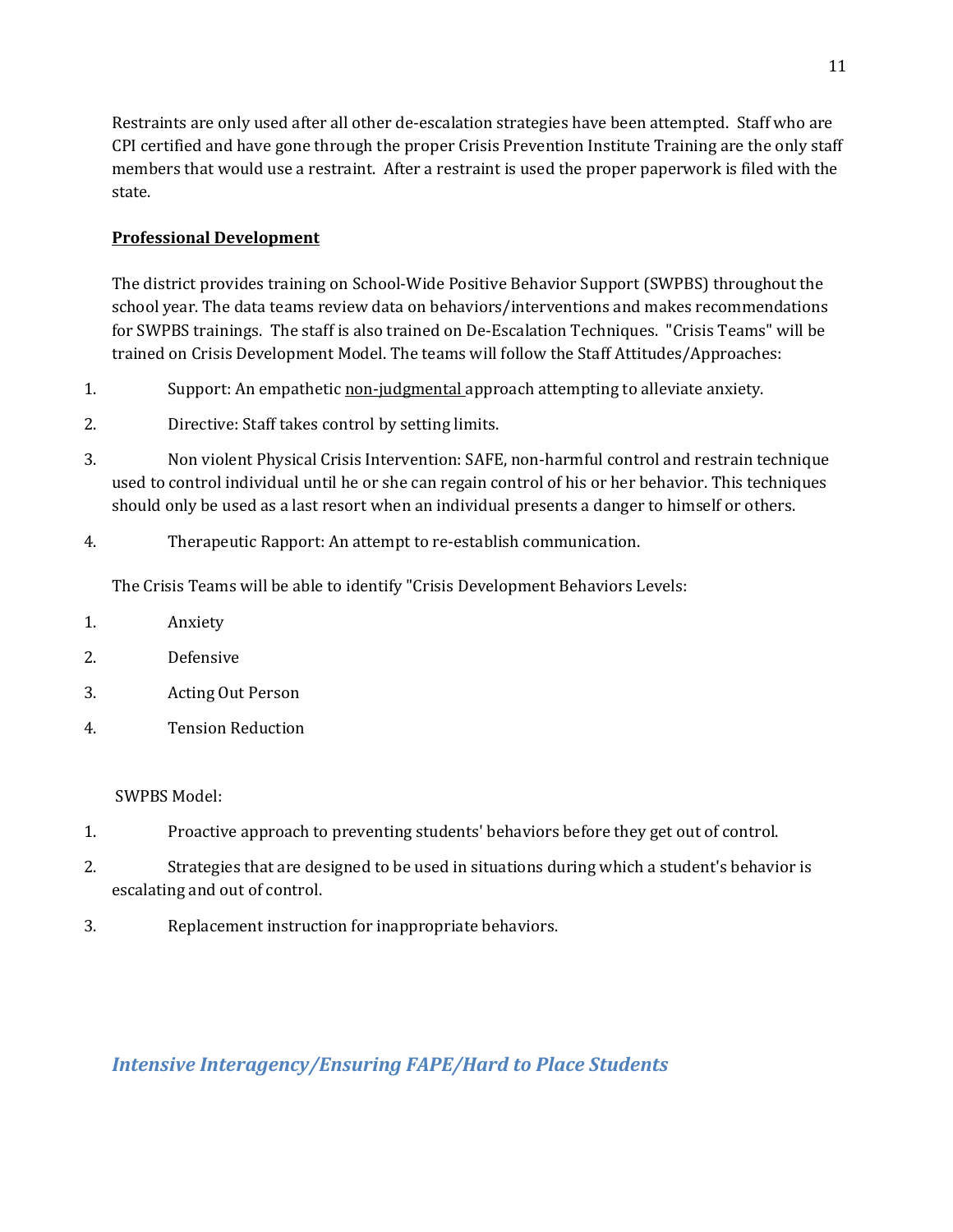- 1. If the LEA is having difficulty ensuring FAPE for an individual student or a particular disability category, describe the procedures and analysis methods used to determine gaps in the continuum of special education supports, services and education placement options available for students with disabilities.
- 2. Include information detailing successful programs, services, education placements as well as identified gaps in current programs, services, and education placements not available within the LEA. Include an overview of services provided through interagency collaboration within the LEA.
- 3. Discuss any expansion of the continuum of services planned during the life of this plan.

The Palmerton Area School District is not currently experiencing any difficulties providing a free and appropriate public education (FAPE) for any student. By utilizing in-house programs we are able to provide for the majority of our students. Collaboration with other local districts, IU #21, and a few approved private schools, allows us to ensure FAPE for the students we cannot accomodate within the district. The district collaborates with different agencies. The following are agencies that the district works with to provide FAPE.

| ī.  | MI QIMK                             |
|-----|-------------------------------------|
| 2.  | Children & Youth                    |
| 3.  | Human Resource Center               |
| 4.  | <b>Spectrum Community Services</b>  |
| 5.  | Northwestern Human Services         |
| 6.  | Provider 50                         |
| 7.  | Redco                               |
| 8.  | <b>OVR</b>                          |
| 9.  | <b>Victim Resources</b>             |
| 10. | Kids Peace                          |
| 11. | Victim's Resource                   |
| 12. | Drug & Alcohol                      |
| 13. | IU#21                               |
| 14. | Shawnee Academy                     |
| 15. | Children's Home of Reading          |
| 16. | <b>Behavioral Health Associates</b> |
| 17. | PA Treatment & Healing              |
| 18. | Lehigh Learning Academy             |

1 MH & MP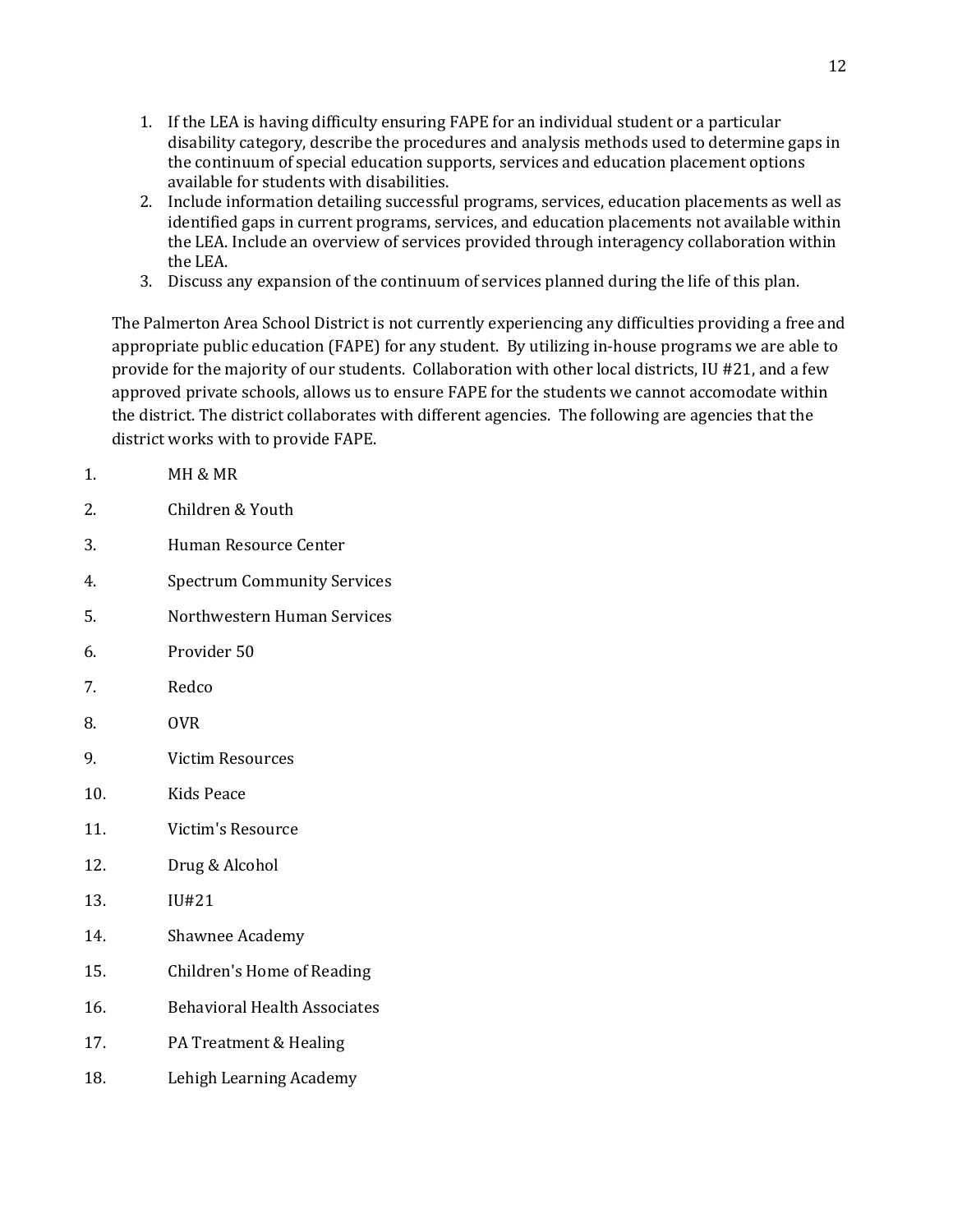#### 19. Pinebrook

#### 20. Children's Study Institute of Bryn Mar College

The district works collaboratively with all outside agencies. When meetings are held, an adminstrator and/or representative from the district attends. The Children and Adolescent Service Program (CASSP) is a comprehensive system of care for children and adolescents with severe emotional disturbance. The CASSP core team consists of staff from mental health, substance abuse, mental retardation, education, juvenile justice, and the welfare systems. The core team meets with the parents, family members, staff from school, and other key people in the child/adolescent's life to review their situation, make recommendations for services, and together develop a plan for the indvidual and family.

#### *Strengths and Highlights*

Describe the strengths and highlights of your current special education services and programs. Include in this section directions on how the district provides trainings for staff, faculty and parents.

Palmerton Area School District offers a full continuum of special education supports and services. Although it is not possible for every student with a disability to attend the resident home school, the students of the Palmerton Area School District are provided with a quality and appropriate special education program. Palmerton Area School District partners with service providers to meet the needs of all students. These providers include but are not limited to: Carbon Lehigh Intermediate Unit #21 ( IU 21), Carbon Career and Technical Institute (CCTI), PA Treatment & Healing (PATH), Behavioral Health Associates (BHA), Lehigh Learning Academy, and other local education agencies. Students are taught in the least restricitve environment while still meeting their educational needs.

Palmerton has Response to Intervention & Instruction teams (RTII) in place at Parkside Education Center, S. S. Palmer Elementary School and Towamensing Elementary School. A student assistance programs (SAP) is in place in the Palmerton Area Junior High School and Palmerton Area Senior High School. Both the RTII and the SAP programs provide screening and pre-referral interventions for students. The district is developing SAP teams for the Elementary Levels for the 2014-2015 school year.

Parents and teachers work collaboratively with students with disabilities to provide a quality education with supplemental supports and services. Teachers and administrators are flexible and work collaboratively to provide modifications and supply supplemental services that help students identified with disabilities remain in regular education classrooms. Each special education teacher has a paraeducator to assist with student needs. All of the district's special education teachers as well as paraeducators are highly qualified. The district also has two full-time psychologists.

Transition activities to make stronger connections between post-secondary education and future career opportunities are being developed in order to promote active and meaningful participation and graduation from high school. Students in grades 8-12 have access to a web-based career program, Career Cruising. This program has a wealth of information regarding careers, interest inventories, job opportunities, college exploration and resume building skills. The district contracts through CLIU 21 to provide a work-based learning program to expose students to real-life, hands-on work experience.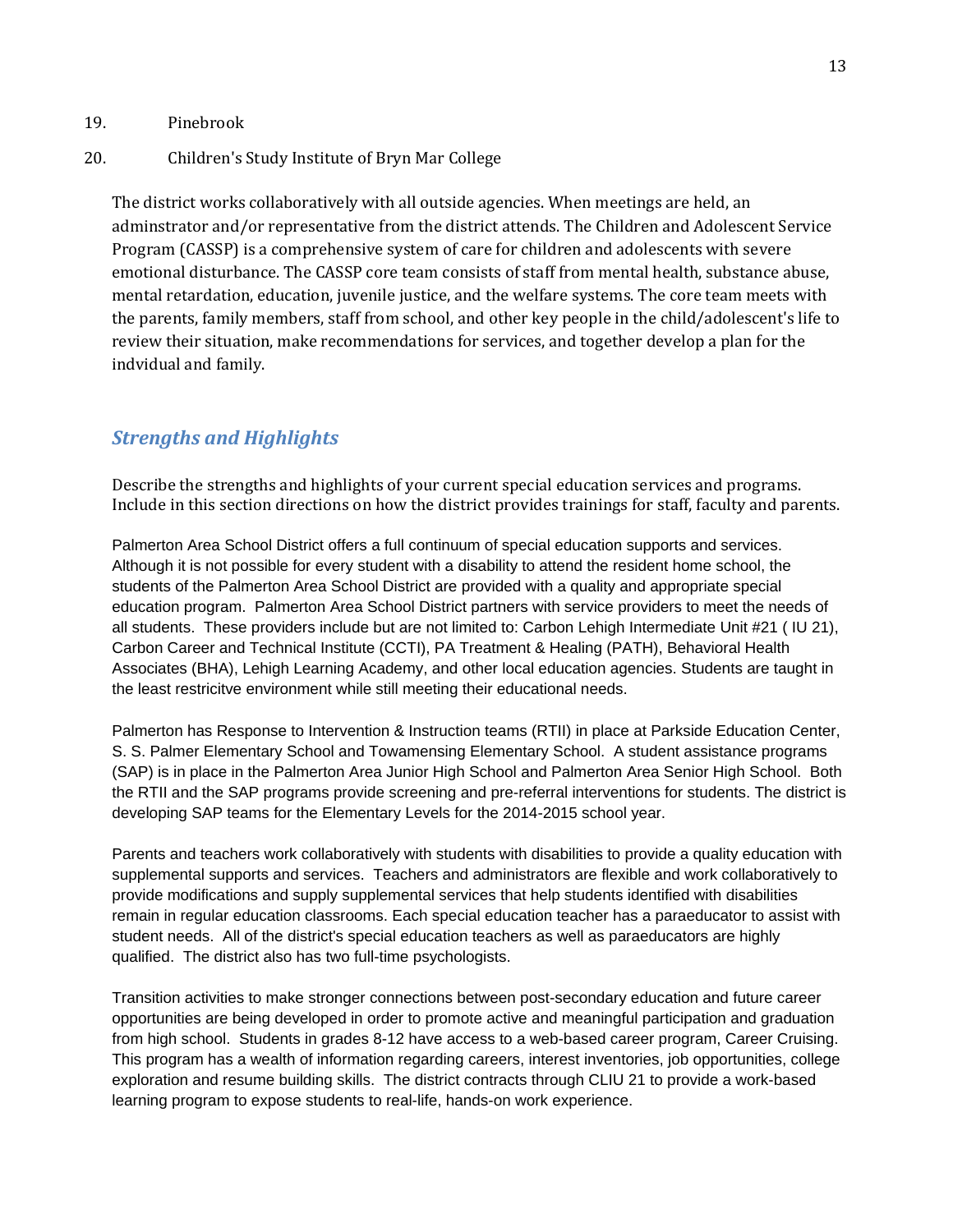The reading curriculum includes Guided Reading in grades Kindergarten through sixth grade. Soar to Success and Leveled Literacy Intervention are research-based intervention programs that are used for struggling students. The district also uses Houghton Mifflin leveled reader series and anthology. This series gives students the opportunity to read on their own reading level. Franklin Parkside Education Center, S. S. Palmer Elementary School and Towamensing Elementary School have reading specialists that assist all struggling readers. A peer tutoring system is also in place at S. S. Palmer Elementary and Towamensing Elementary Schools. The students have opportunities to use technology to improve their reading skills. The district uses Istation for kindergarten through second grade, which is a reading program targeted for struggling readers. The district also uses Study Island and PLATO which is utilized at a kindergarten through twelfth grade level using differentiated instruction through technology. DIBELS is used to progress monitor students in grades K through six. This focuses on oral reading fluency. The district also uses the STAR Reading and Math assessment as a diagnostic tool for all students with disabilities.

The junior high and high school Mathematics program incorporates Math Excel which is a tutorial program that coincides with the lessons and textbooks. The series has the benefits of differentiated instruction identified for the teachers, along with pre and post test given to assist teachers in a differentiated model. Study Island and PLATO also have Mathematics components to assist struggling students. The PLATO program is also used at the high school level as a tool for credit recovery.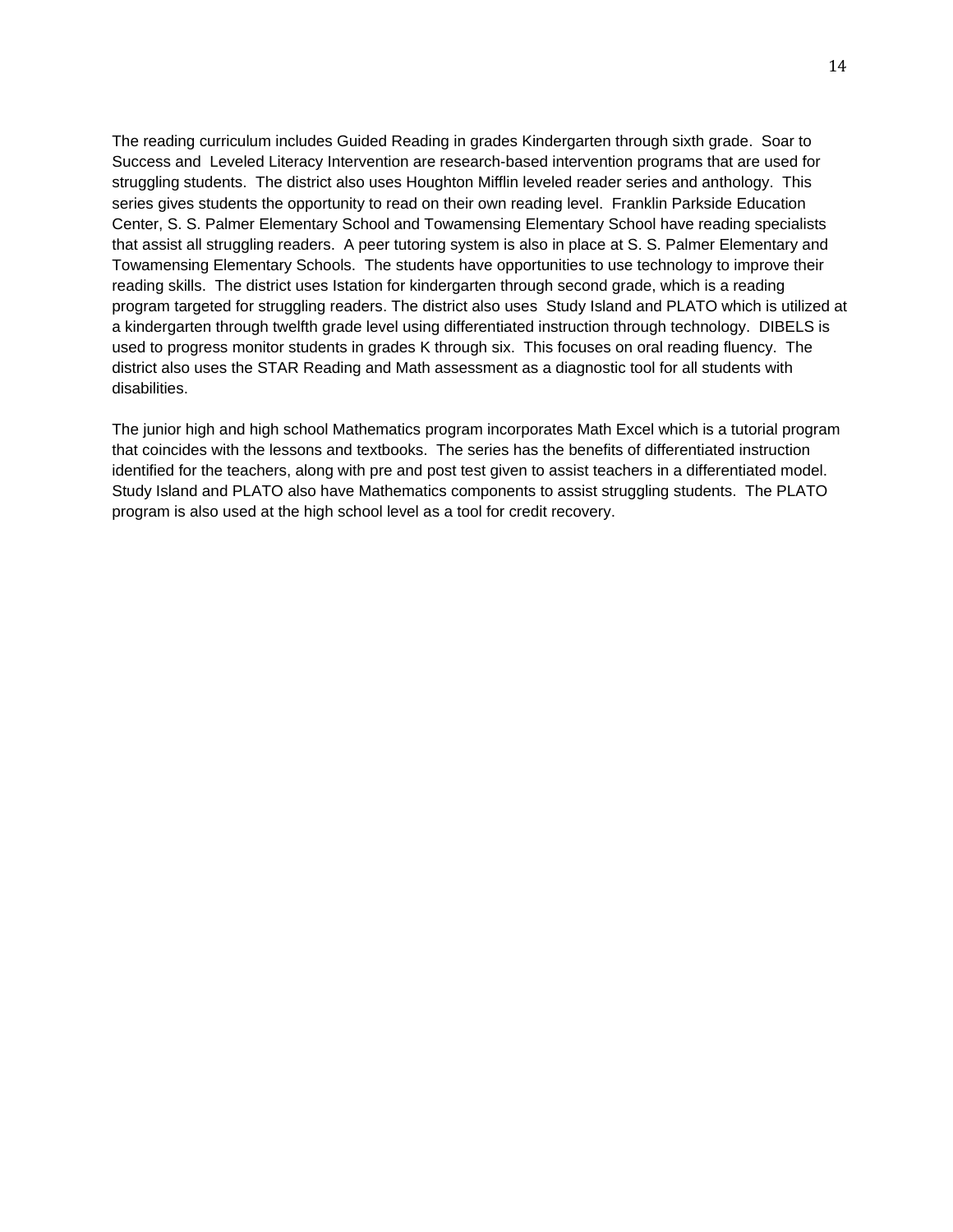## Assurances

### **Special Education Assurances**

The Local Education Agency (District) has verified the following Assurances:

- Implementation of a full range of services, programs and alternative placements available to the school district for placement and implementation of the special education programs in the school district.
- Implementation of a child find system to locate, identify and evaluate young children and children who are thought to be a child with a disability eligible for special education residing within the school district's jurisdiction. Child find data is collected, maintained and used in decision-making. Child find process and procedures are evaluated for its effectiveness. The District implements mechanisms to disseminate child find information to the public, organizations, agencies and individuals on at least an annual basis.
- Assurances of students with disabilities are included in general education programs and extracurricular and non-academic programs and activities to the maximum extent appropriate in accordance with an Individualized Education Program.
- Compliance with the PA Department of Education, Bureau of Special Education's report revision notice process.
- Following the state and federal guidelines for participation of students with disabilities in state and district-wide assessments including the determination of participation, the need for accommodations, and the methods of assessing students for whom regular assessment is not appropriate.
- Assurance of funds received through participation in the medical assistance reimbursement program, ACCESS, will be used to enhance or expand the current level of services and programs provided to students with disabilities in this local education agency.

### **24 P.S. §1306 and §1306.2 Facilities**

*There are no facilities.*

### **Least Restrictive Environment Facilities**

| <b>Facility Name</b> | <b>Type of Facility</b> | <b>Type of Service</b> | <b>Number of Students</b><br>Placed |
|----------------------|-------------------------|------------------------|-------------------------------------|
|----------------------|-------------------------|------------------------|-------------------------------------|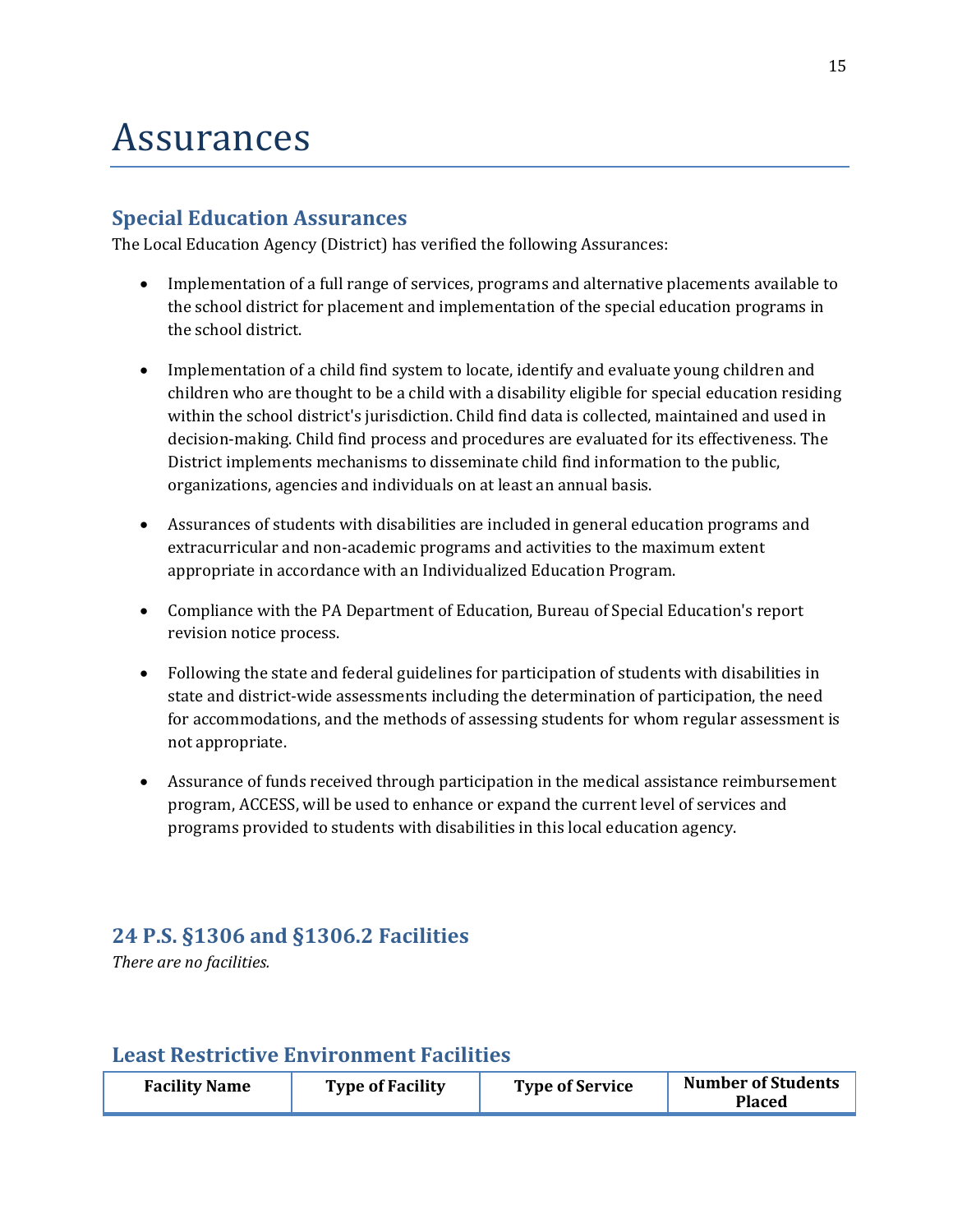| Lehighton Area High<br>School                                     | Neighboring School<br><b>Districts</b> | Life Skills Support                     | 3              |
|-------------------------------------------------------------------|----------------------------------------|-----------------------------------------|----------------|
| Lehighton Area High<br>School                                     | Neighboring School<br><b>Districts</b> | <b>Emotional Support</b>                | 2              |
| Lehighton Area Middle<br>School                                   | Neighboring School<br><b>Districts</b> | Life Skills Support                     | 6              |
| <b>Carbon Career</b><br><b>Technical Insitution</b><br>$($ IU#21) | Neighboring School<br><b>Districts</b> | Life Skills Support                     | 8              |
| <b>Carbon Career</b><br><b>Technical Institution</b>              | Neighboring School<br><b>Districts</b> | Learning<br>Support/Technical<br>Shop   | 28             |
| Carbon Learning<br><b>Achievement Center</b>                      | <b>Special Education</b><br>Centers    | <b>Emotional Support</b>                | $\mathbf{1}$   |
| <b>Palmerton Alternative</b><br><b>Education Center</b>           | <b>Approved Private</b><br>Schools     | <b>Emotional Support</b>                | $\mathbf{1}$   |
| <b>Enhanced Autism</b><br>Center                                  | <b>Special Education</b><br>Centers    | <b>Multiple Disabilities</b><br>Support | $\mathbf{1}$   |
| <b>Slatington Elementary</b>                                      | Neighboring School<br><b>Districts</b> | <b>Multiple Disabilities</b><br>Support | $\overline{2}$ |
| <b>Peters Elementary</b>                                          | Neighboring School<br><b>Districts</b> | <b>Mulitple Disabilities</b><br>Support | $\overline{2}$ |
| Northern Lehigh High<br>School                                    | Neighboring School<br><b>Districts</b> | <b>Multiple Disabilities</b><br>Support | $\overline{1}$ |
| Parkland High School                                              | Neighboring School<br><b>Districts</b> | <b>Multiple Disabilities</b><br>Support | $\mathbf{1}$   |
| <b>Behavioral Health</b><br>Associates                            | <b>Approved Private</b><br>Schools     | <b>Emotional Support</b>                | $\overline{4}$ |
| Northwestern<br>Academy                                           | <b>Other</b>                           | <b>Emotional Support</b>                | 2              |
| Lehigh Learning<br>Academy                                        | <b>Approved Private</b><br>Schools     | <b>Itinerant Emotional</b><br>Support   | $\mathbf{1}$   |

## **Special Education Program Profile**

#### **Program Position #1**

*Operator:* Intermediate Unit

#### **PROGRAM SEGMENTS**

| Location/Building | Grade                                         | <b>Building Type</b>                                                    | <b>Support</b> | <b>Service</b><br><b>Type</b>              | Age<br>Range  | Caseload | FTE |
|-------------------|-----------------------------------------------|-------------------------------------------------------------------------|----------------|--------------------------------------------|---------------|----------|-----|
| SS Palmer (SF)    | An<br>Elementary<br>School<br><b>Building</b> | A building in<br>which General<br>Education<br>programs are<br>operated | Itinerant      | Deaf and<br>Hearing<br>Impaired<br>Support | $10$ to<br>10 |          |     |

**Program Position #2**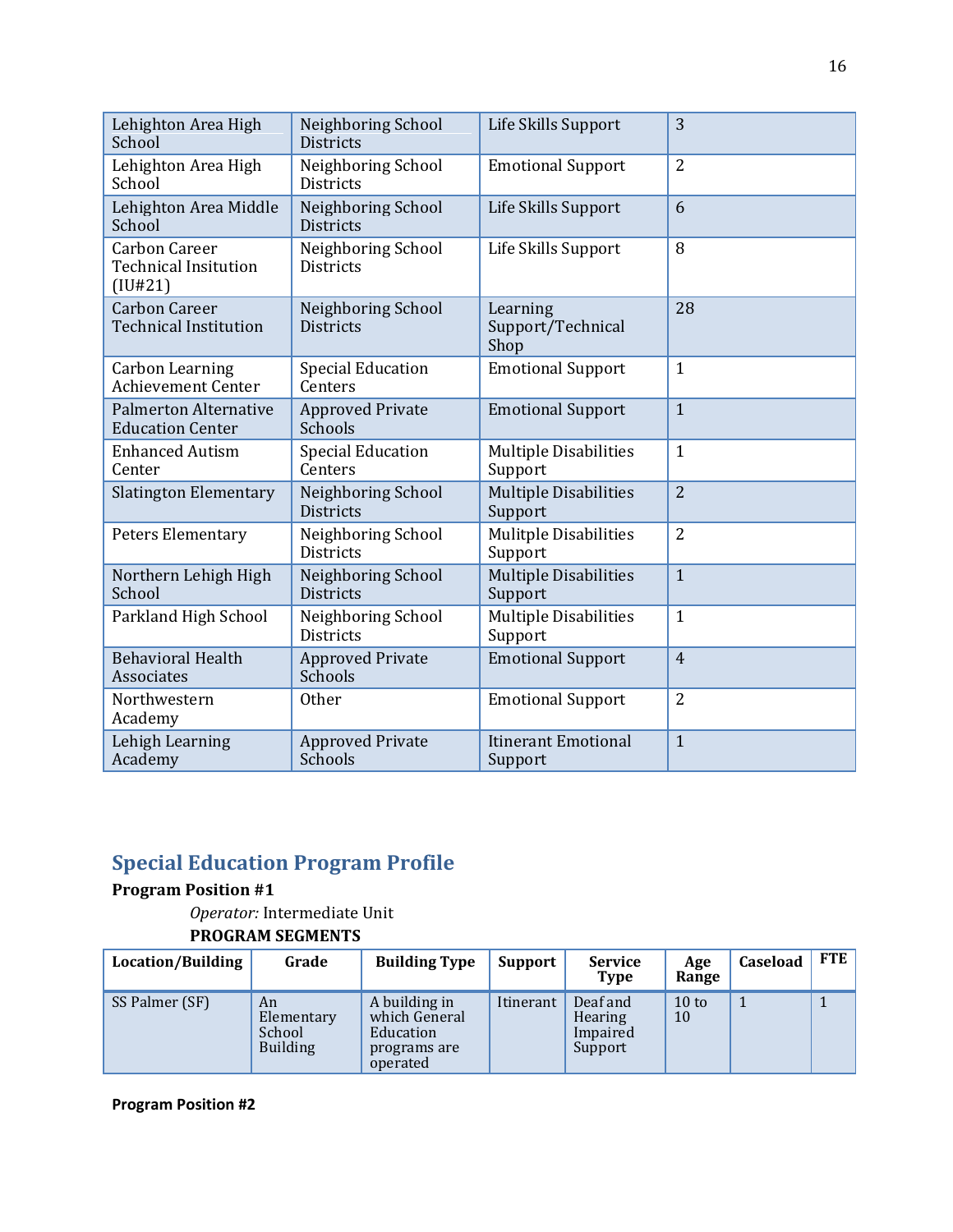#### *Operator:* School District **PROGRAM SEGMENTS**

| Location/Building                                                                                                                                                                                                                                                      | Grade                                         | <b>Building</b><br><b>Type</b>                                             | <b>Support</b>                                            | Service<br><b>Type</b>           | Age<br>Range          | Caseload | <b>FTE</b> |
|------------------------------------------------------------------------------------------------------------------------------------------------------------------------------------------------------------------------------------------------------------------------|-----------------------------------------------|----------------------------------------------------------------------------|-----------------------------------------------------------|----------------------------------|-----------------------|----------|------------|
| SS Palmer (KG)                                                                                                                                                                                                                                                         | An<br>Elementary<br>School<br><b>Building</b> | A building in<br>which<br>General<br>Education<br>programs are<br>operated | Supplemental<br>(Less Than 80%<br>but More Than<br>$20\%$ | Life<br><b>Skills</b><br>Support | 9 to 14               | 10       | 0.77       |
| Justification: Two sixth grade students were retained for the 2013-2014 school. The students were able to<br>remain in their home district until a new Life Skills classroom could be opened for grades 7 to 10 for the 2014-<br>2015 school year within the district. |                                               |                                                                            |                                                           |                                  |                       |          |            |
| SS Palmer (KG)                                                                                                                                                                                                                                                         | An<br>Elementary<br>School<br><b>Building</b> | A building in<br>which<br>General<br>Education<br>programs are<br>operated | Full-Time<br>Special<br><b>Education Class</b>            | Life<br><b>Skills</b><br>Support | $10 \text{ to}$<br>12 | 3        | 0.23       |

#### **Program Position #3**

#### *Operator:* School District **PROGRAM SEGMENTS**

| Location/Building | Grade                                         | <b>Building</b><br>Type                                                    | <b>Support</b>                                          | <b>Service</b><br><b>Type</b> | Age<br>Range | <b>Caseload</b> | <b>FTE</b> |
|-------------------|-----------------------------------------------|----------------------------------------------------------------------------|---------------------------------------------------------|-------------------------------|--------------|-----------------|------------|
| SS Palmer (LS)    | An<br>Elementary<br>School<br><b>Building</b> | A building in<br>which<br>General<br>Education<br>programs are<br>operated | Itinerant                                               | Learning<br>Support           | 9 to 10      | 10              | 0.91       |
| SS Palmer (LS)    | An<br>Elementary<br>School<br><b>Building</b> | A building in<br>which<br>General<br>Education<br>programs are<br>operated | Supplemental<br>(Less Than 80%<br>but More Than<br>20%) | Learning<br>Support           | 9 to 9       | 1               | 0.09       |

#### **Program Position #4**

#### *Operator:* School District **PROGRAM SEGMENTS**

| Location/Building | Grade                                         | <b>Building</b><br>Type                                                    | <b>Support</b>                                          | <b>Service</b><br>Type | Age<br>Range           | Caseload | FTE  |
|-------------------|-----------------------------------------------|----------------------------------------------------------------------------|---------------------------------------------------------|------------------------|------------------------|----------|------|
| SS Palmer (MZ)    | An<br>Elementary<br>School<br><b>Building</b> | A building in<br>which<br>General<br>Education<br>programs are<br>operated | Itinerant                                               | Learning<br>Support    | 10 <sub>to</sub><br>13 | 15       | 0.88 |
| SS Palmer (MZ)    | An<br>Elementary<br>School<br><b>Building</b> | A building in<br>which<br>General<br>Education<br>programs are<br>operated | Supplemental<br>(Less Than 80%<br>but More Than<br>20%) | Learning<br>Support    | 10 to<br>11            | 2        | 0.12 |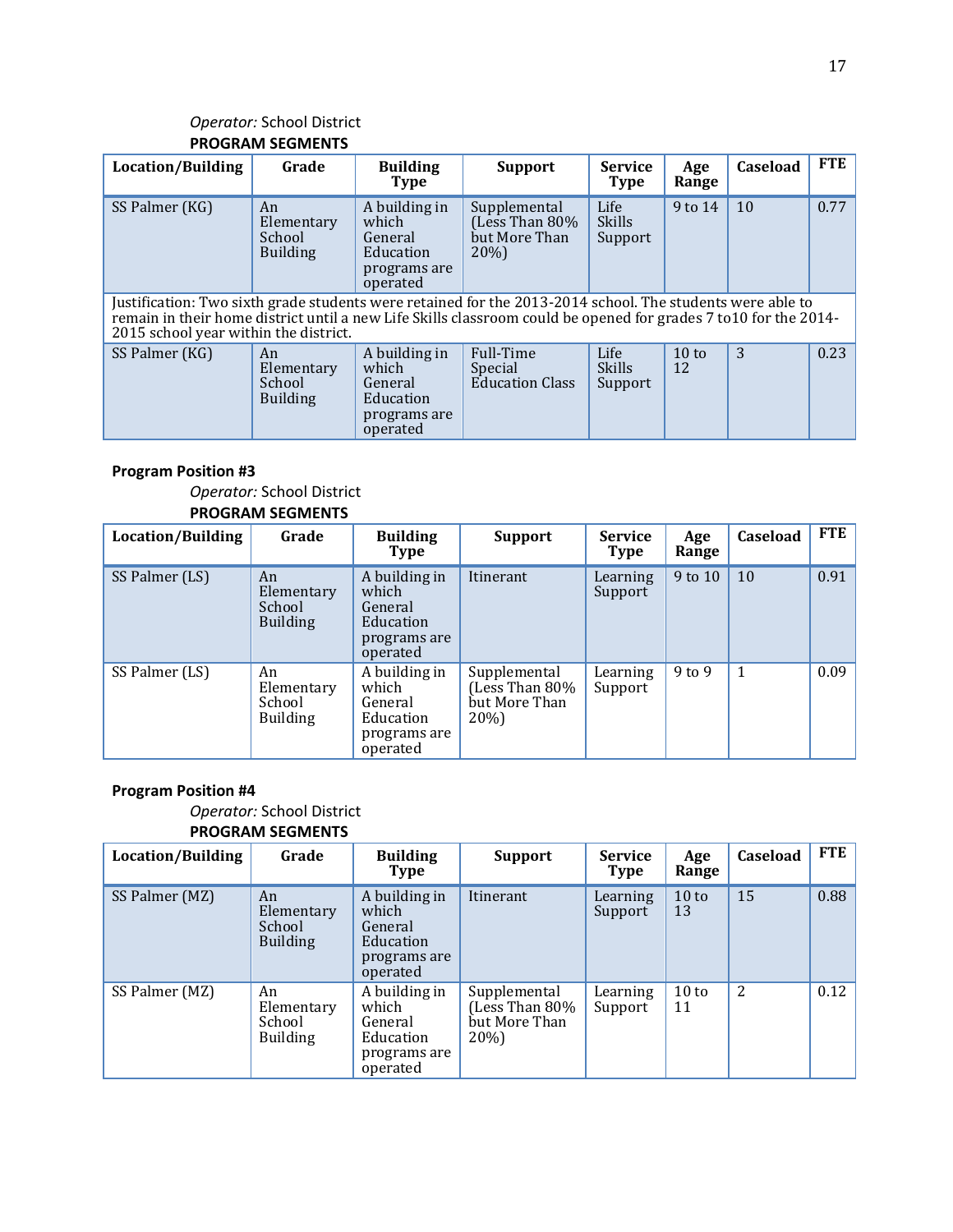#### *Operator:* School District **PROGRAM SEGMENTS**

| Location/Building | Grade                                         | <b>Building</b><br>Type                                                    | <b>Support</b>                                          | <b>Service</b><br><b>Type</b> | Age<br>Range | Caseload | <b>FTE</b> |
|-------------------|-----------------------------------------------|----------------------------------------------------------------------------|---------------------------------------------------------|-------------------------------|--------------|----------|------------|
| SS Palmer (KT)    | An<br>Elementary<br>School<br><b>Building</b> | A building in<br>which<br>General<br>Education<br>programs are<br>operated | Itinerant                                               | Learning<br>Support           | $7$ to $8$   | 9        | 0.25       |
| SS Palmer (KT)    | An<br>Elementary<br>School<br><b>Building</b> | A building in<br>which<br>General<br>Education<br>programs are<br>operated | Supplemental<br>(Less Than 80%<br>but More Than<br>20%) | Learning<br>Support           | 7 to 7       | 1        | 0.25       |

#### **Program Position #6**

#### *Operator:* School District **PROGRAM SEGMENTS**

| Location/Building | Grade                                         | <b>Building Type</b>                                                    | Support   | <b>Service</b><br><b>Type</b> | Age<br>Range | Caseload | <b>FTE</b> |
|-------------------|-----------------------------------------------|-------------------------------------------------------------------------|-----------|-------------------------------|--------------|----------|------------|
| Parkside (KT)     | An<br>Elementary<br>School<br><b>Building</b> | A building in<br>which General<br>Education<br>programs are<br>operated | Itinerant | Learning<br>Support           | 5 to 7       | 3        | 0.5        |

#### **Program Position #7**

#### *Operator:* School District **PROGRAM SEGMENTS**

| Location/Building | Grade                                         | <b>Building</b><br>Type                                                    | <b>Support</b>                                          | <b>Service</b><br><b>Type</b> | Age<br>Range  | Caseload | <b>FTE</b> |
|-------------------|-----------------------------------------------|----------------------------------------------------------------------------|---------------------------------------------------------|-------------------------------|---------------|----------|------------|
| Towamensing (DH)  | An<br>Elementary<br>School<br><b>Building</b> | A building in<br>which<br>General<br>Education<br>programs are<br>operated | Itinerant                                               | Learning<br>Support           | 10 to<br>12   | 3        | 0.18       |
| Towamensing (DH)  | An<br>Elementary<br>School<br><b>Building</b> | A building in<br>which<br>General<br>Education<br>programs are<br>operated | Supplemental<br>(Less Than 80%<br>but More Than<br>20%) | Learning<br>Support           | $10$ to<br>12 | 14       | 0.82       |

#### **Program Position #8**

#### *Operator:* School District **PROGRAM SEGMENTS**

| Location/Building | Grade                      | <b>Building</b><br>Type           | <b>Support</b> | <b>Service</b><br><b>Type</b> | Age<br>Range  | Caseload | FTE  |
|-------------------|----------------------------|-----------------------------------|----------------|-------------------------------|---------------|----------|------|
| Towamensing (DT)  | An<br>Elementary<br>School | A building in<br>which<br>General | Itinerant      | Learning<br>Support           | $10$ to<br>10 |          | 0.08 |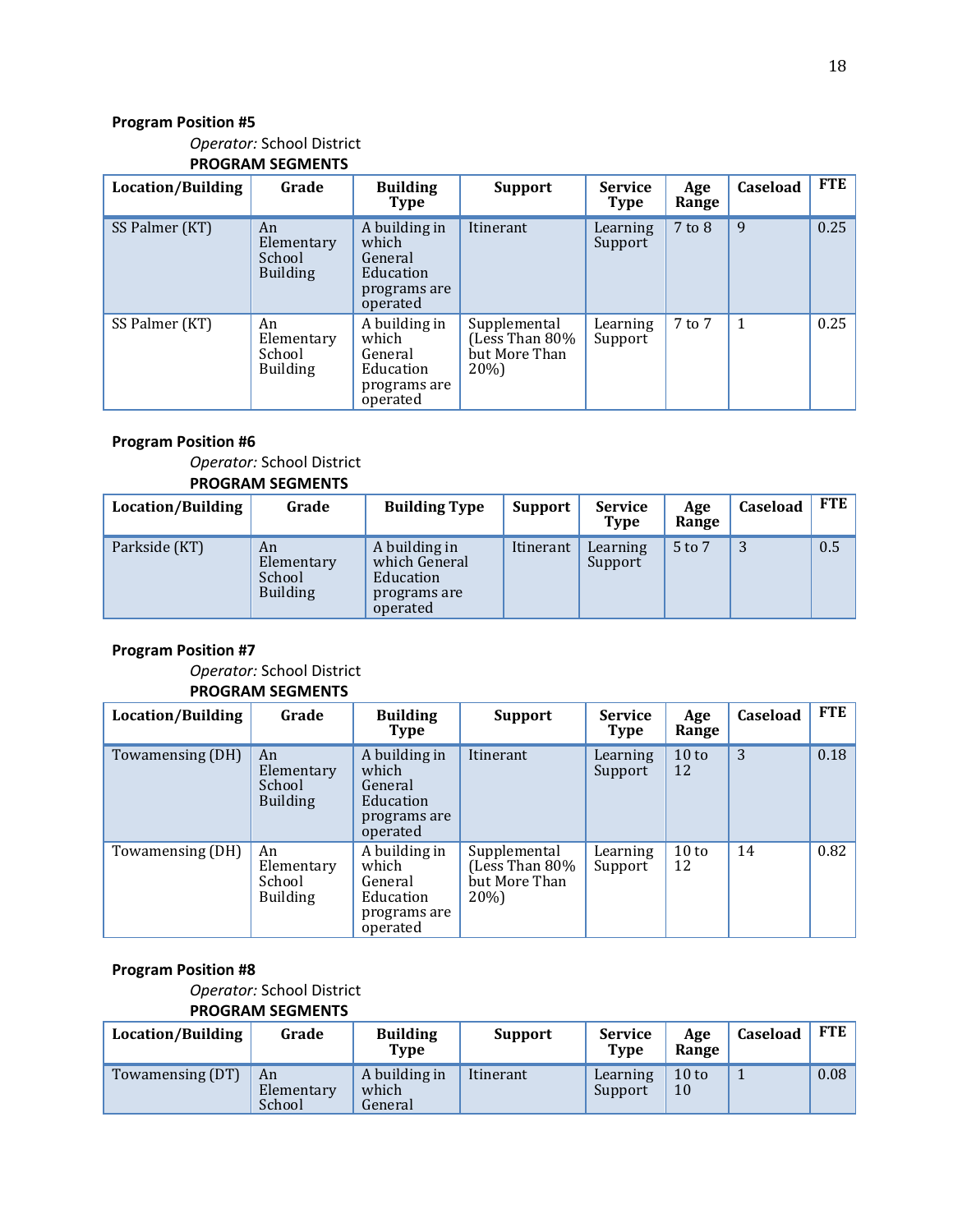|                  | <b>Building</b>                               | Education<br>programs are<br>operated                                      |                                                         |                     |         |    |      |
|------------------|-----------------------------------------------|----------------------------------------------------------------------------|---------------------------------------------------------|---------------------|---------|----|------|
| Towamensing (DT) | An<br>Elementary<br>School<br><b>Building</b> | A building in<br>which<br>General<br>Education<br>programs are<br>operated | Supplemental<br>(Less Than 80%<br>but More Than<br>20%) | Learning<br>Support | 9 to 10 | 11 | 0.92 |

#### *Operator:* School District **PROGRAM SEGMENTS**

| Location/Building | Grade                                         | <b>Building</b><br>Type                                                    | <b>Support</b>                                          | <b>Service</b><br><b>Type</b> | Age<br>Range | <b>Caseload</b> | <b>FTE</b> |
|-------------------|-----------------------------------------------|----------------------------------------------------------------------------|---------------------------------------------------------|-------------------------------|--------------|-----------------|------------|
| Towamensing (SM)  | An<br>Elementary<br>School<br><b>Building</b> | A building in<br>which<br>General<br>Education<br>programs are<br>operated | Itinerant                                               | Learning<br>Support           | $5$ to $5$   | 2               | 0.22       |
| Towamensing (SM)  | An<br>Elementary<br>School<br><b>Building</b> | A building in<br>which<br>General<br>Education<br>programs are<br>operated | Supplemental<br>(Less Than 80%<br>but More Than<br>20%) | Learning<br>Support           | $6$ to $8$   | 7               | 0.78       |

#### **Program Position #10**

*Operator:* School District **PROGRAM SEGMENTS**

| Location/Building | Grade                                         | <b>Building</b><br><b>Type</b>                                             | <b>Support</b>                                            | <b>Service</b><br>Type           | Age<br>Range | Caseload | <b>FTE</b> |
|-------------------|-----------------------------------------------|----------------------------------------------------------------------------|-----------------------------------------------------------|----------------------------------|--------------|----------|------------|
| Towamensing (AH)  | An<br>Elementary<br>School<br><b>Building</b> | A building in<br>which<br>General<br>Education<br>programs are<br>operated | Supplemental<br>(Less Than 80%<br>but More Than<br>$20\%$ | Life<br><b>Skills</b><br>Support | $7$ to 9     | 8        | 0.86       |
| Towamensing (AH)  | An<br>Elementary<br>School<br><b>Building</b> | A building in<br>which<br>General<br>Education<br>programs are<br>operated | Full-Time<br>Special<br><b>Education Class</b>            | Life<br><b>Skills</b><br>Support | 8 to 8       | 1        | 0.14       |

#### **Program Position #11**

*Operator:* Intermediate Unit **PROGRAM SEGMENTS**

|                   | FINOUNAIN JLUINLINTJ                          |                                                                         |                                            |                               |              |                 |            |
|-------------------|-----------------------------------------------|-------------------------------------------------------------------------|--------------------------------------------|-------------------------------|--------------|-----------------|------------|
| Location/Building | Grade                                         | <b>Building Type</b>                                                    | <b>Support</b>                             | <b>Service</b><br><b>Type</b> | Age<br>Range | <b>Caseload</b> | <b>FTE</b> |
| Towamensing (AD)  | An<br>Elementary<br>School<br><b>Building</b> | A building in<br>which General<br>Education<br>programs are<br>operated | Full-Time<br>Special<br>Education<br>Class | Emotional<br>Support          | $5$ to $8$   | 10              |            |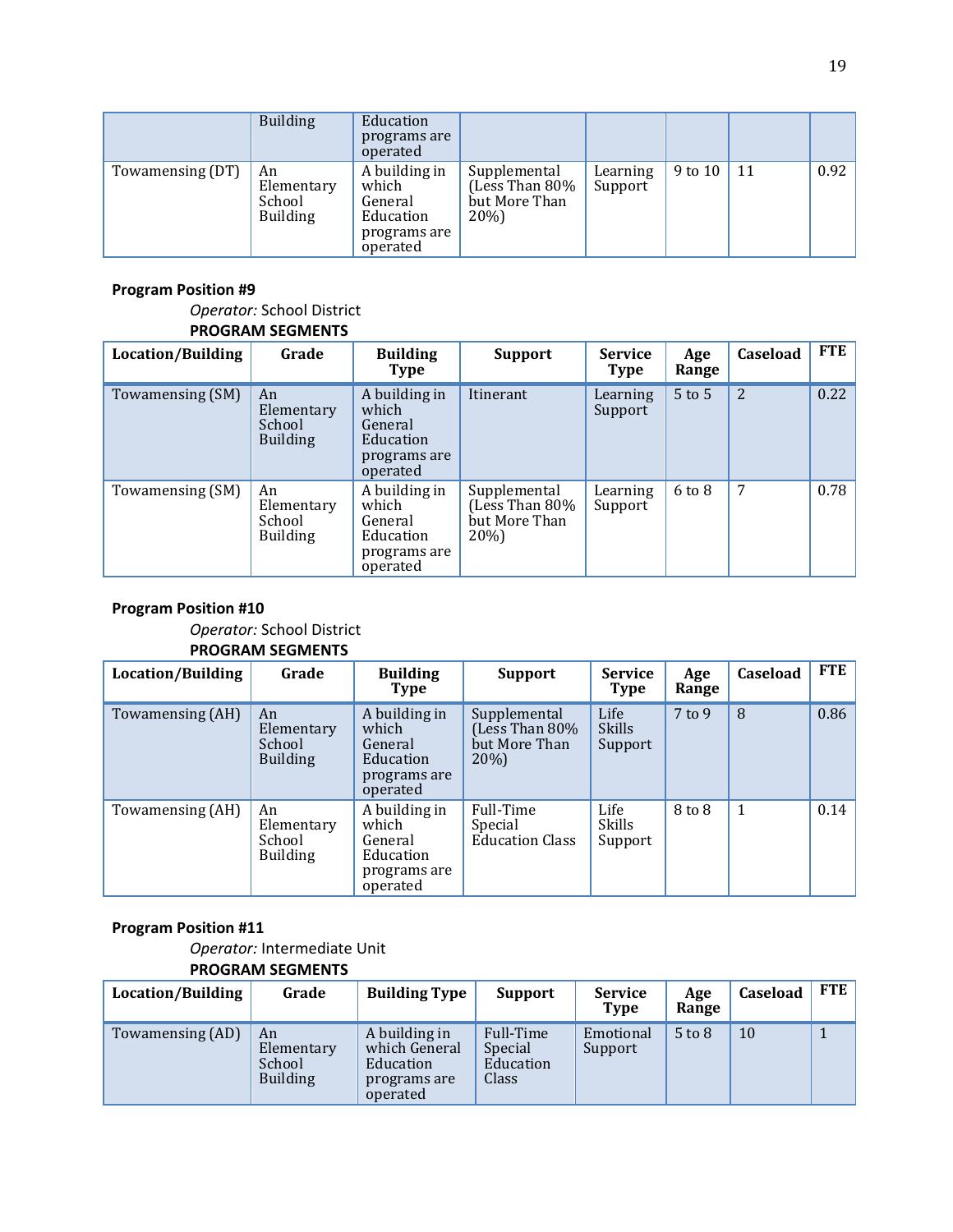*Operator:* Intermediate Unit

**PROGRAM SEGMENTS**

| Location/Building | Grade                                         | <b>Building</b><br><b>Type</b>                                             | <b>Support</b>                                          | <b>Service</b><br><b>Type</b> | Age<br>Range          | Caseload       | FTE  |
|-------------------|-----------------------------------------------|----------------------------------------------------------------------------|---------------------------------------------------------|-------------------------------|-----------------------|----------------|------|
| Towamensing (AB)  | An<br>Elementary<br>School<br><b>Building</b> | A building in<br>which<br>General<br>Education<br>programs<br>are operated | Itinerant                                               | Emotional<br>Support          | $10 \text{ to}$<br>10 | $\mathbf{1}$   | 0.17 |
| Towamensing (AB)  | An<br>Elementary<br>School<br><b>Building</b> | A building in<br>which<br>General<br>Education<br>programs<br>are operated | Supplemental<br>(Less Than<br>80% but More<br>Than 20%) | Emotional<br>Support          | $10 \text{ to}$<br>12 | $\overline{4}$ | 0.66 |
| Towamensing (AB)  | An<br>Elementary<br>School<br><b>Building</b> | A building in<br>which<br>General<br>Education<br>programs<br>are operated | Full-Time<br>Special<br><b>Education Class</b>          | Emotional<br>Support          | 11 to<br>11           | $\mathbf{1}$   | 0.17 |

#### **Program Position #13**

*Operator:* School District **PROGRAM SEGMENTS**

| Location/Building                                    | Grade                                         | <b>Building</b><br>Type                                                 | <b>Support</b>                                            | <b>Service</b><br><b>Type</b> | Age<br>Range           | Caseload     | FTE  |
|------------------------------------------------------|-----------------------------------------------|-------------------------------------------------------------------------|-----------------------------------------------------------|-------------------------------|------------------------|--------------|------|
| High School (MB)                                     | A Senior<br>High<br>School<br><b>Building</b> | A building in<br>which General<br>Education<br>programs are<br>operated | Itinerant                                                 | Learning<br>Support           | 14 <sub>to</sub><br>19 | 18           | 0.95 |
| Justification: Itinerant Program not self-contained. |                                               |                                                                         |                                                           |                               |                        |              |      |
| High School (MB)                                     | A Senior<br>High<br>School<br><b>Building</b> | A building in<br>which General<br>Education<br>programs are<br>operated | Supplemental<br>(Less Than 80%<br>but More Than<br>$20\%$ | Learning<br>Support           | 15 <sub>to</sub><br>15 | $\mathbf{1}$ | 0.05 |

#### **Program Position #14**

*Operator:* School District

#### **PROGRAM SEGMENTS**

| Location/Building | Grade                                      | <b>Building Type</b>                                                 | Support   | <b>Service</b><br><b>Type</b> | Age<br>Range           | Caseload | <b>FTE</b> |
|-------------------|--------------------------------------------|----------------------------------------------------------------------|-----------|-------------------------------|------------------------|----------|------------|
| High School (TM)  | A Senior<br>High School<br><b>Building</b> | A building in which<br>General Education<br>programs are<br>operated | Itinerant | Learning<br>Support           | 15 <sub>to</sub><br>17 | 19       |            |

#### **Program Position #15**

*Operator:* School District **PROGRAM SEGMENTS**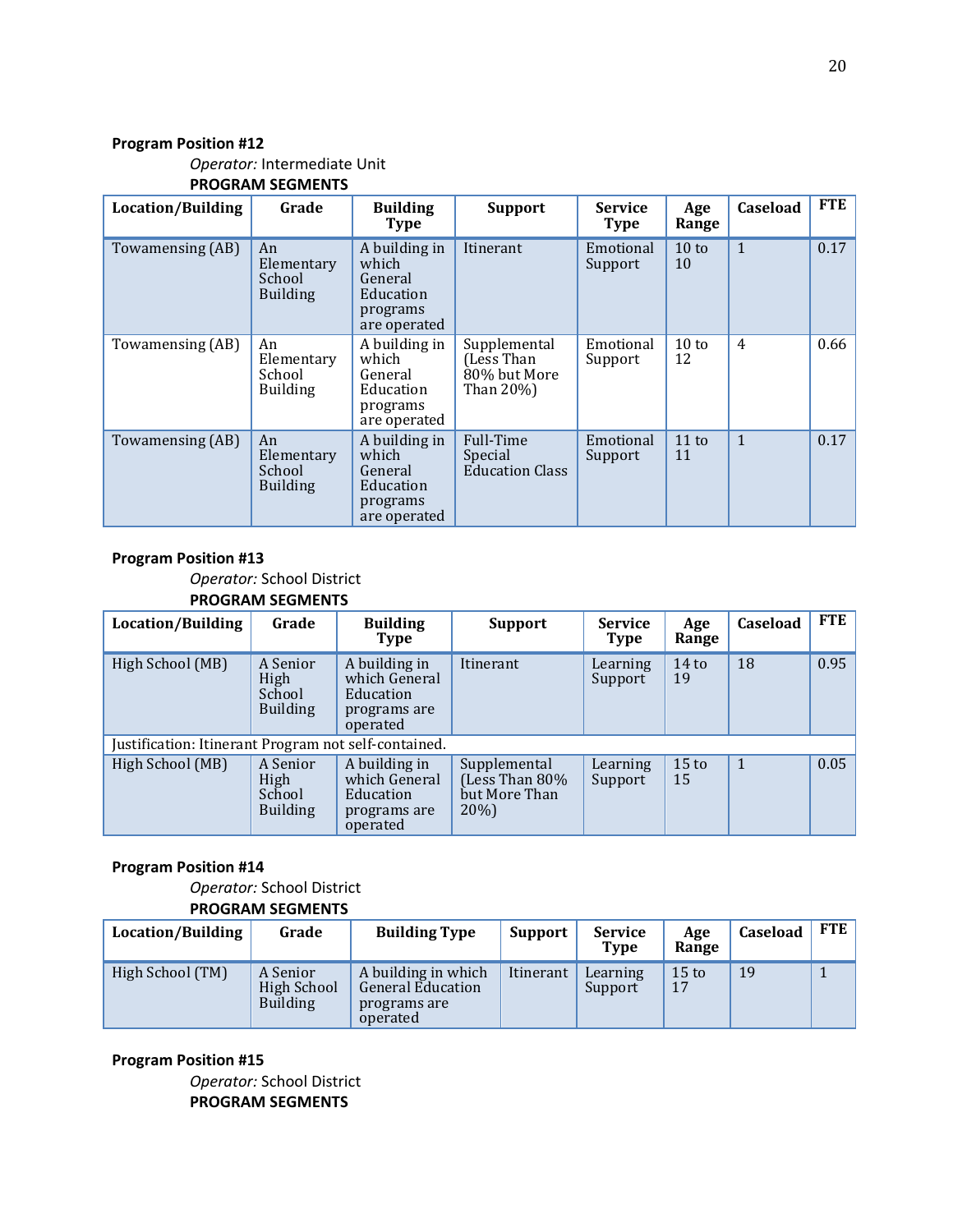| Location/Building | Grade                                         | <b>Building</b><br><b>Type</b>                                          | <b>Support</b>                                            | <b>Service</b><br><b>Type</b> | Age<br>Range           | Caseload       | FTE  |
|-------------------|-----------------------------------------------|-------------------------------------------------------------------------|-----------------------------------------------------------|-------------------------------|------------------------|----------------|------|
| High School (TT)  | A Senior<br>High<br>School<br><b>Building</b> | A building in<br>which General<br>Education<br>programs are<br>operated | Supplemental<br>(Less Than 80%<br>but More Than<br>$20\%$ | Learning<br>Support           | 16 <sub>to</sub><br>18 | 13             | 0.76 |
| High School (TT)  | A Senior<br>High<br>School<br><b>Building</b> | A building in<br>which General<br>Education<br>programs are<br>operated | Itinerant                                                 | Learning<br>Support           | $16 \text{ to}$<br>18  | $\overline{4}$ | 0.24 |

*Operator:* School District

#### **PROGRAM SEGMENTS**

| Location/Building          | Grade                                         | <b>Building</b><br>Type                                                 | <b>Support</b>                                            | <b>Service</b><br><b>Type</b> | Age<br>Range | <b>Caseload</b> | FTE |
|----------------------------|-----------------------------------------------|-------------------------------------------------------------------------|-----------------------------------------------------------|-------------------------------|--------------|-----------------|-----|
| Palmerton Jr. High<br>(TT) | A Junior<br>High<br>School<br><b>Building</b> | A building in<br>which General<br>Education<br>programs are<br>operated | Supplemental<br>(Less Than 80%<br>but More Than<br>$20\%$ | Learning<br>Support           | 12 to<br>15  | $\overline{4}$  | 0.4 |
| Palmerton Jr.<br>High(ZT)  | A Junior<br>High<br>School<br><b>Building</b> | A building in<br>which General<br>Education<br>programs are<br>operated | Itinerant                                                 | Learning<br>Support           | 12 to<br>15  | 6               | 0.6 |

#### **Program Position #17**

#### *Operator:* School District **PROGRAM SEGMENTS**

| Location/Building          | Grade                                         | <b>Building</b><br>Type                                                 | Support                                                 | <b>Service</b><br><b>Type</b> | Age<br>Range           | Caseload | <b>FTE</b> |
|----------------------------|-----------------------------------------------|-------------------------------------------------------------------------|---------------------------------------------------------|-------------------------------|------------------------|----------|------------|
| Palmerton Jr. High<br>(SL) | A Junior<br>High<br>School<br><b>Building</b> | A building in<br>which General<br>Education<br>programs are<br>operated | Itinerant                                               | Learning<br>Support           | 14 <sub>to</sub><br>15 | 6        | 0.55       |
| Palmerton Jr. High<br>(SL) | A Junior<br>High<br>School<br><b>Building</b> | A building in<br>which General<br>Education<br>programs are<br>operated | Supplemental<br>(Lèss Than 80%<br>but More Than<br>20%) | Learning<br>Support           | 14 <sub>to</sub><br>15 | 5        | 0.45       |

#### **Program Position #18**

*Operator:* School District **PROGRAM SEGMENTS**

| Location/Building          | Grade                                         | <b>Building</b><br><b>Type</b>                                          | <b>Support</b>                                           | <b>Service</b><br><b>Type</b> | Age<br>Range | Caseload      | <b>FTE</b> |
|----------------------------|-----------------------------------------------|-------------------------------------------------------------------------|----------------------------------------------------------|-------------------------------|--------------|---------------|------------|
| Palmerton Jr. High<br>(DB) | A Junior<br>High<br>School<br><b>Building</b> | A building in<br>which General<br>Education<br>programs are<br>operated | Supplemental<br>(Less Than 80%)<br>but More Than<br>20%) | Learning<br>Support           | 13 to<br>15  | $\mathfrak b$ | 0.43       |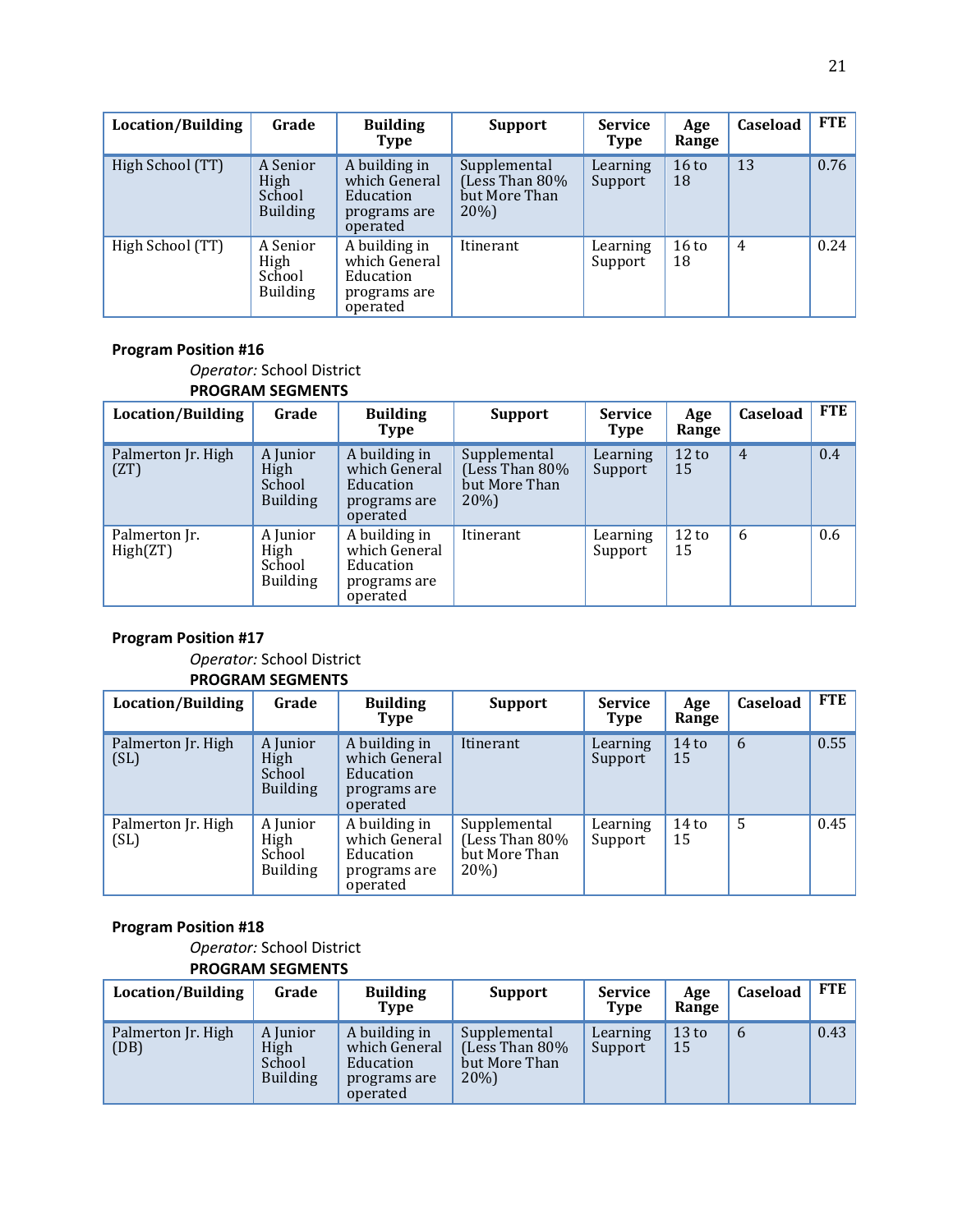| Palmerton Jr. High<br>A building in<br>A Junior<br>(DB)<br>High<br>which General<br>School<br>Education<br><b>Building</b><br>programs are<br>operated | Itinerant | Learning<br>Support | 13 <sub>to</sub><br>15 |  | 0.57 |
|--------------------------------------------------------------------------------------------------------------------------------------------------------|-----------|---------------------|------------------------|--|------|
|--------------------------------------------------------------------------------------------------------------------------------------------------------|-----------|---------------------|------------------------|--|------|

*Operator:* Intermediate Unit

#### **PROGRAM SEGMENTS**

| Location/Building          | Grade                                         | <b>Building</b><br>Type                                                    | <b>Support</b>                                            | <b>Service</b><br>Type | Age<br>Range          | Caseload       | <b>FTE</b> |
|----------------------------|-----------------------------------------------|----------------------------------------------------------------------------|-----------------------------------------------------------|------------------------|-----------------------|----------------|------------|
| Palmerton Jr. High<br>(DF) | A Junior<br>High<br>School<br><b>Building</b> | A building in<br>which<br>General<br>Education<br>programs are<br>operated | Supplemental<br>(Less Than 80%<br>but More Than<br>$20\%$ | Emotional<br>Support   | $12 \text{ to}$<br>14 | $\overline{4}$ | 0.8        |
| Palmerton Jr. High<br>(DF) | A Junior<br>High<br>School<br><b>Building</b> | A building in<br>which<br>General<br>Education<br>programs are<br>operated | Itinerant                                                 | Emotional<br>Support   | 12 to<br>12           | 1              | 0.2        |

#### **Program Position #20**

*Operator:* Intermediate Unit **PROGRAM SEGMENTS**

| Location/Building                                    | Grade                                         | <b>Building Type</b>                                                    | <b>Support</b> | <b>Service</b><br>Type            | Age<br>Range | Caseload | FTE |
|------------------------------------------------------|-----------------------------------------------|-------------------------------------------------------------------------|----------------|-----------------------------------|--------------|----------|-----|
| Parkside<br>Elementary (LB)                          | An<br>Elementary<br>School<br><b>Building</b> | A building in<br>which General<br>Education<br>programs are<br>operated | Itinerant      | Speech and<br>Language<br>Support | $5$ to 6     | 22       | 0.5 |
| SS Palmer                                            | An<br>Elementary<br>School<br><b>Building</b> | A building in<br>which General<br>Education<br>programs are<br>operated | Itinerant      | Speech and<br>Language<br>Support | 8 to 12      | 41       | 0.5 |
| Justification: Itinerant program, not self-contained |                                               |                                                                         |                |                                   |              |          |     |

#### **Program Position #21**

### *Operator:* Intermediate Unit

**PROGRAM SEGMENTS**

| Location/Building                            | Grade                                         | <b>Building Type</b>                                                    | Support   | <b>Service</b><br><b>Type</b>     | Age<br>Range | Caseload | FTE |
|----------------------------------------------|-----------------------------------------------|-------------------------------------------------------------------------|-----------|-----------------------------------|--------------|----------|-----|
| Towamensing<br>Elementary (TW)               | An<br>Elementary<br>School<br><b>Building</b> | A building in<br>which General<br>Education<br>programs are<br>operated | Itinerant | Speech and<br>Language<br>Support | 5 to 12      | 52       |     |
| Justification: Itinerant, not self-contained |                                               |                                                                         |           |                                   |              |          |     |

#### **Program Position #22**

*Operator:* Intermediate Unit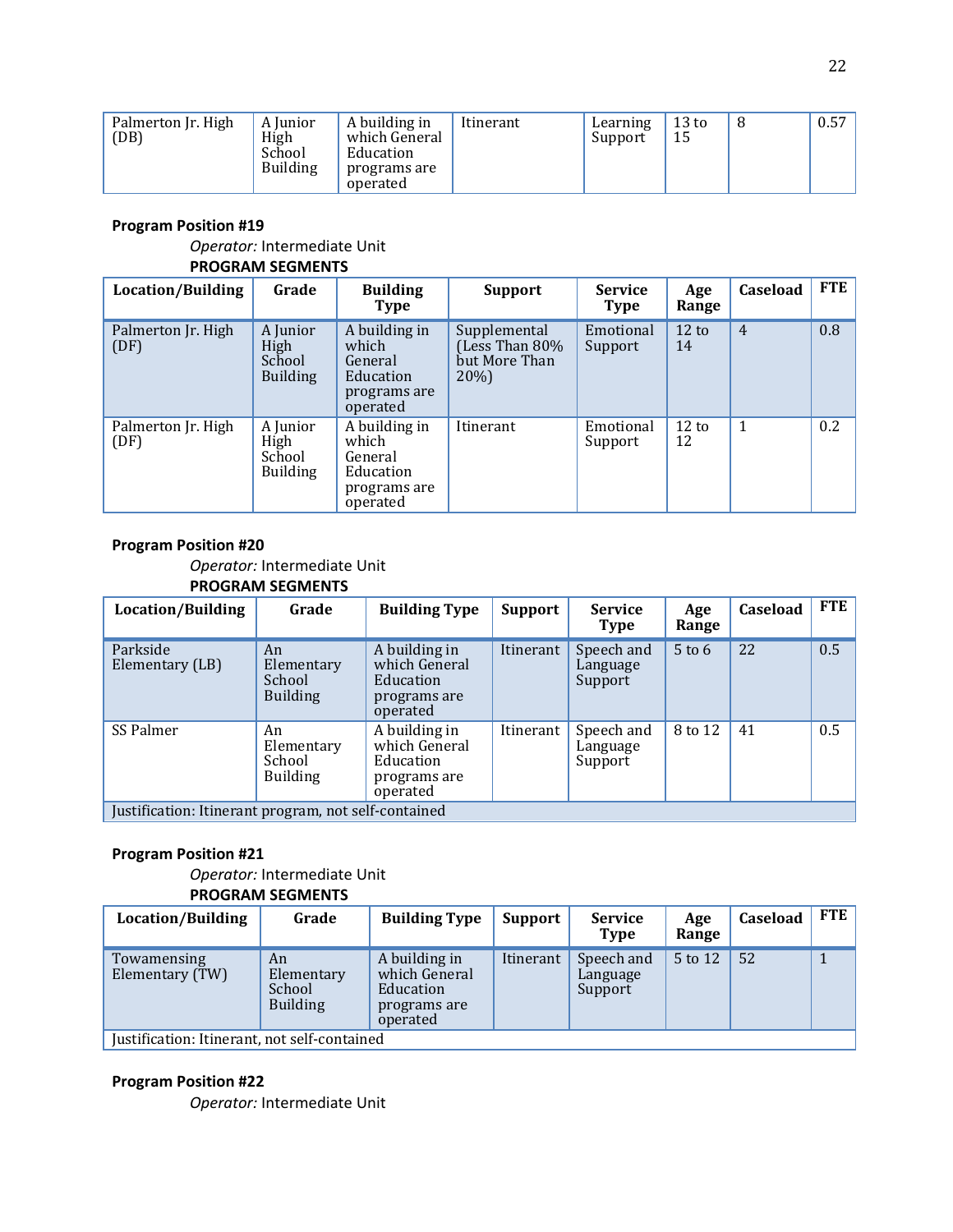|                                                      | <b>PROGRAM SEGMENTS</b>                       |                                                                         |                |                                   |                       |          |            |
|------------------------------------------------------|-----------------------------------------------|-------------------------------------------------------------------------|----------------|-----------------------------------|-----------------------|----------|------------|
| <b>Location/Building</b>                             | Grade                                         | <b>Building Type</b>                                                    | <b>Support</b> | <b>Service</b><br><b>Type</b>     | Age<br>Range          | Caseload | <b>FTE</b> |
| Jr. High $(DH)$                                      | A Junior High<br>School<br><b>Building</b>    | A building in<br>which General<br>Education<br>programs are<br>operated | Itinerant      | Speech and<br>Language<br>Support | $12 \text{ to}$<br>13 | 9        | 0.4        |
| High School                                          | A Senior High<br>School<br><b>Building</b>    | A building in<br>which General<br>Education<br>programs are<br>operated | Itinerant      | Speech and<br>Language<br>Support | $15 \text{ to}$<br>16 | 2        | 0.1        |
| SS Palmer                                            | An<br>Elementary<br>School<br><b>Building</b> | A building in<br>which General<br>Education<br>programs are<br>operated | Itinerant      | Speech and<br>Language<br>Support | 9 to 14               | 11       | 0.5        |
| Justification: Itinerant program, not self contained |                                               |                                                                         |                |                                   |                       |          |            |

## **Special Education Support Services**

| <b>Support Service</b>                 | Location                      | <b>Teacher FTE</b> |
|----------------------------------------|-------------------------------|--------------------|
| Director of Special Education          | District Wide                 |                    |
| <b>School Psychologists</b>            | District Wide                 |                    |
| Guidane Counselor                      | SS Palmer Elementary          |                    |
| Guidance Counselor                     | <b>Towamensing Elementary</b> |                    |
| Guidance Counselor                     | Jr. High                      |                    |
| Guidance Counselor                     | <b>High School</b>            |                    |
| <b>Instructional Paraprofessionals</b> | District Wide                 | 24                 |

## **Special Education Contracted Services**

| <b>Special Education Contracted</b><br><b>Services</b> | <b>Operator</b>   | <b>Amt of Time per Week</b> |
|--------------------------------------------------------|-------------------|-----------------------------|
| Occupational Therapy                                   | Intermediate Unit | 22 Hours                    |
| <b>Physical Therapy</b>                                | Intermediate Unit | 6 Hours                     |
| Job Coaches                                            | Intermediate Unit | 90 Hours                    |
| <b>Psychiatric Services</b>                            | Intermediate Unit | 6 Hours                     |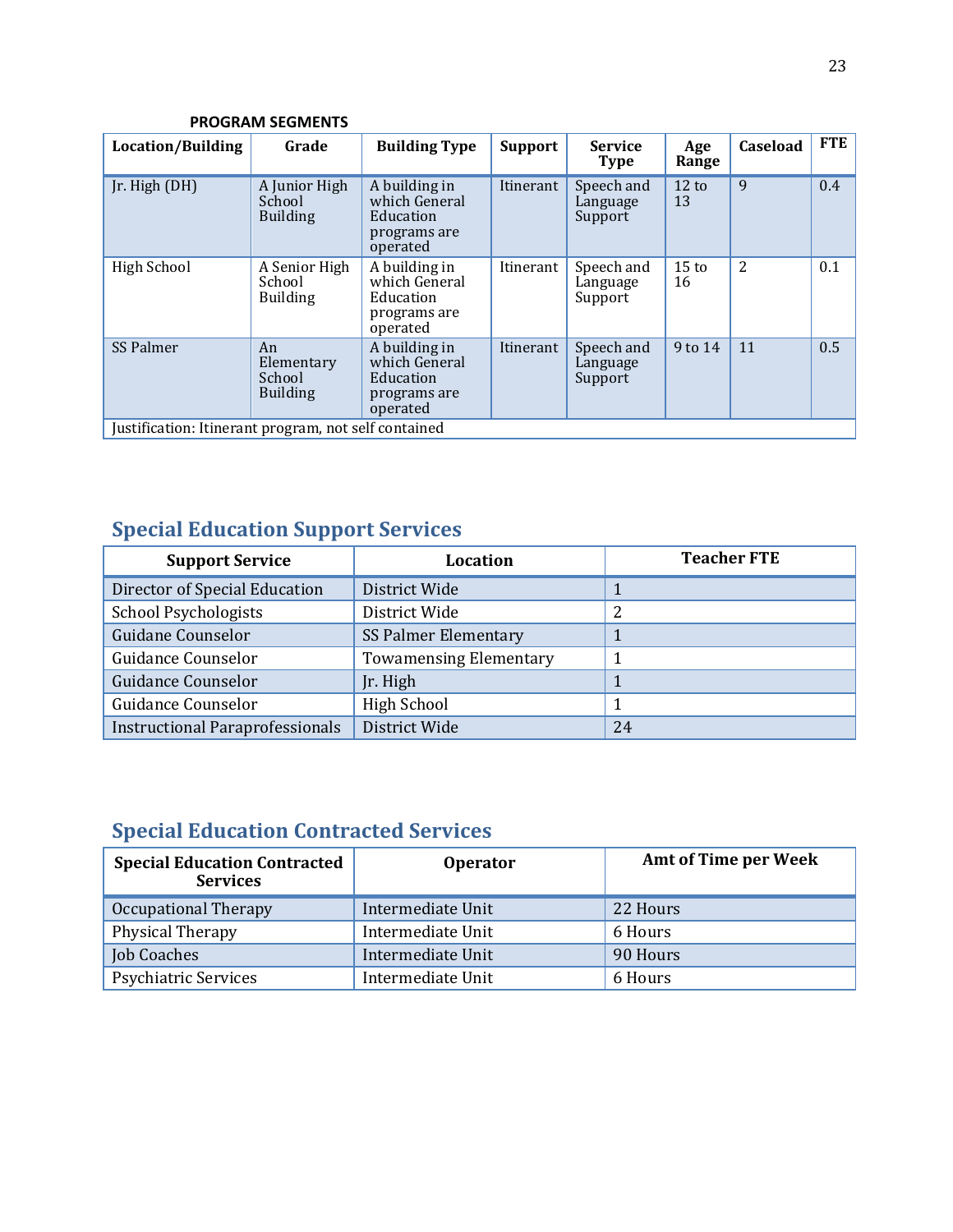## District Level Plan

## **Special Education Personnel Development**

#### **Autism**

| <b>Description</b>        | Power-Point presentation, Outside presenters, IU#21, & PATTAN on Autism<br>and the use of Applied Behavior Analysis (ABA).<br>Evidence: Teachesr will work with Autisic population using the 26 strategies of<br>ABA. ABA refers to a systematic principles to improve socially significant<br>behavior by manipulating the antecedents (things that happen before) and<br>consequences (things that happen after) the behavior. |
|---------------------------|----------------------------------------------------------------------------------------------------------------------------------------------------------------------------------------------------------------------------------------------------------------------------------------------------------------------------------------------------------------------------------------------------------------------------------|
| <b>Person Responsible</b> | <b>Robert Dailey</b>                                                                                                                                                                                                                                                                                                                                                                                                             |
| <b>Start Date</b>         | 8/20/2014                                                                                                                                                                                                                                                                                                                                                                                                                        |
| <b>End Date</b>           | 6/2/2017                                                                                                                                                                                                                                                                                                                                                                                                                         |
| Program Area(s)           | Professional Education, Special Education                                                                                                                                                                                                                                                                                                                                                                                        |

| <b>Hours Per Session</b>             | 18.0                                                                     |
|--------------------------------------|--------------------------------------------------------------------------|
| # of Sessions                        | 9                                                                        |
| # of Participants Per Session        | 150                                                                      |
| <b>Provider</b>                      | Palmerton Area School District                                           |
| <b>Provider Type</b>                 | <b>School Entity</b>                                                     |
| <b>PDE Approved</b>                  | No.                                                                      |
| <b>Knowledge Gain</b>                | This is an optional narrative for Special Education.                     |
|                                      |                                                                          |
| <b>Research &amp; Best Practices</b> | This is an optional narrative for Special Education.                     |
| <b>Base</b>                          |                                                                          |
|                                      |                                                                          |
| For classroom teachers,              | Enhances the educator's content knowledge in the area of the             |
| school counselors and                | educator's certification or assignment.                                  |
| education specialists                | Increases the educator's teaching skills based on research on            |
|                                      | effective practice, with attention given to interventions for struggling |
|                                      | students.                                                                |
|                                      | Empowers educators to work effectively with parents and                  |
|                                      | community partners.                                                      |
|                                      |                                                                          |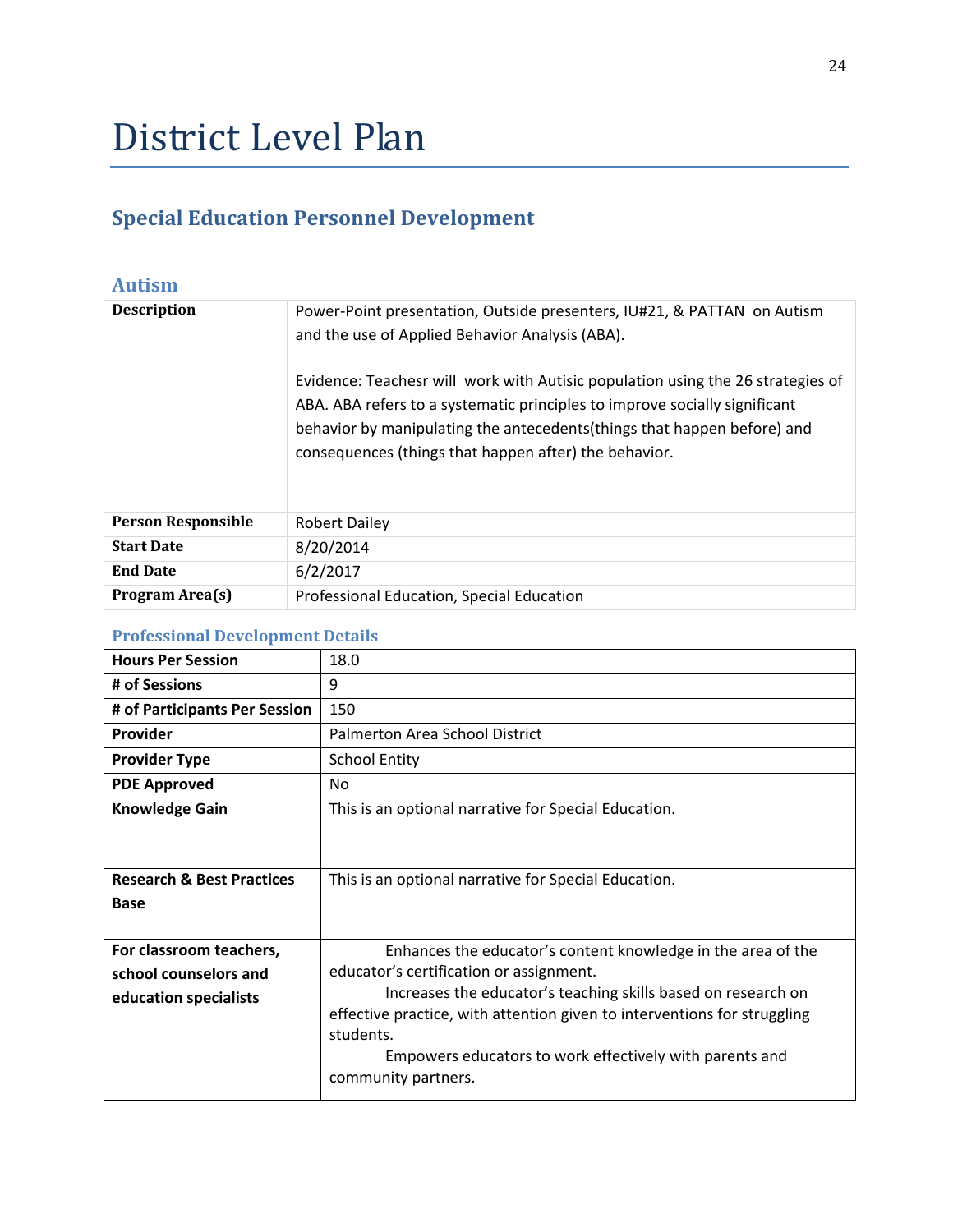| For school or LEA           | Provides the knowledge and skills to think and plan strategically,                            |
|-----------------------------|-----------------------------------------------------------------------------------------------|
| administrators, and other   | ensuring that assessments, curriculum, instruction, staff professional                        |
| educators seeking           | education, teaching materials and interventions for struggling students                       |
| leadership roles            | are aligned to each other as well as to Pennsylvania's academic standards.                    |
|                             |                                                                                               |
|                             |                                                                                               |
| <b>Training Format</b>      | LEA Whole Group Presentation                                                                  |
|                             | Series of Workshops                                                                           |
|                             | School Whole Group Presentation                                                               |
|                             |                                                                                               |
|                             |                                                                                               |
| <b>Participant Roles</b>    | Classroom teachers                                                                            |
|                             | Principals / Asst. Principals                                                                 |
|                             | School counselors                                                                             |
|                             | Paraprofessional                                                                              |
|                             | Parents                                                                                       |
|                             |                                                                                               |
|                             |                                                                                               |
| <b>Grade Levels</b>         | Elementary - Primary (preK - grade 1)                                                         |
|                             | Elementary - Intermediate (grades 2-5)                                                        |
|                             | Middle (grades 6-8)                                                                           |
|                             | High (grades 9-12)                                                                            |
|                             |                                                                                               |
|                             |                                                                                               |
| <b>Follow-up Activities</b> | Team development and sharing of content-area lesson                                           |
|                             | implementation outcomes, with involvement of administrator and/or                             |
|                             | peers                                                                                         |
|                             | Creating lessons to meet varied student learning styles                                       |
|                             | Peer-to-peer lesson discussion                                                                |
|                             |                                                                                               |
|                             |                                                                                               |
| <b>Evaluation Methods</b>   | Classroom observation focusing on factors such as planning and                                |
|                             | preparation, knowledge of content, pedagogy and standards, classroom                          |
|                             | environment, instructional delivery and professionalism.<br>Classroom student assessment data |
|                             |                                                                                               |
|                             | Review of participant lesson plans                                                            |
|                             |                                                                                               |
|                             |                                                                                               |

## **Behavior Support**

| <b>Description</b> | The district provides training on School-Wide Positive Behavior Support |
|--------------------|-------------------------------------------------------------------------|
|                    | (SWPBS) throughout the school year. The data teams review data on       |
|                    | behaviors/interventions and makes recommendations for SWPBS trainings.  |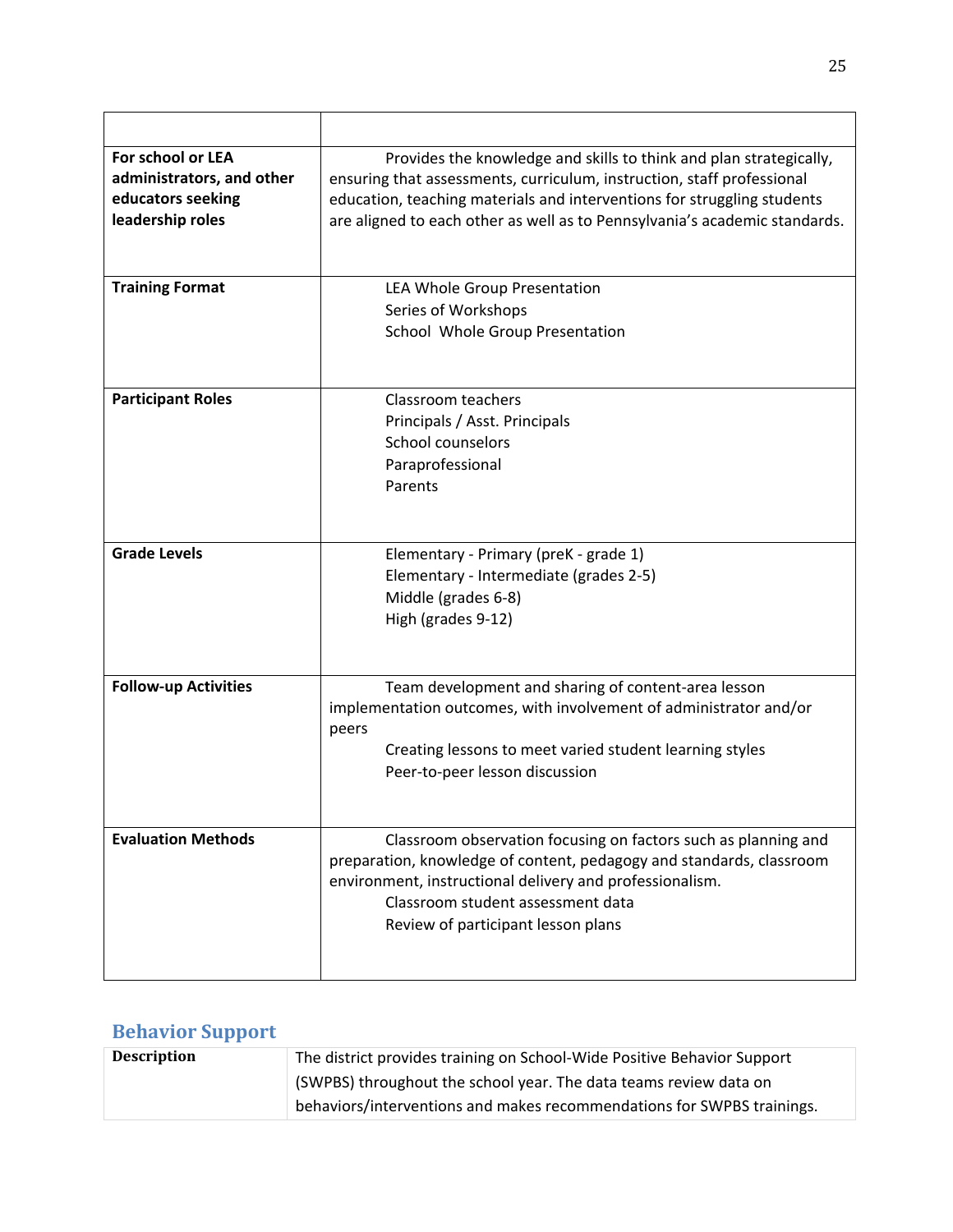|                           | The staff is also trained on De-Escalation Techniques. "Crisis Teams" will be   |
|---------------------------|---------------------------------------------------------------------------------|
|                           | trained on Crisis Development Model. The teams will follow the Staff            |
|                           | Attitudes/Approaches:                                                           |
|                           |                                                                                 |
|                           | 1. Support: An empathetic non-judgmental approach attempting to                 |
|                           | alleviate anxiety.                                                              |
|                           |                                                                                 |
|                           | Directive: Staff takes control by setting limits.<br>2.                         |
|                           | Non violent Physical Crisis Intervention: SAFE, non-harmful control and<br>3.   |
|                           | restrain technique used to control individual until he or she can regain        |
|                           | control of his or her behavior. This techniques should only be used as a        |
|                           | last resort when an individual presents a danger to himself or others.          |
|                           |                                                                                 |
|                           | Therapeutic Rapport: An attempt to re-establish communication.<br>4.            |
|                           |                                                                                 |
|                           | The Crisis Teams will be able to identify "Crisis Development Behaviors Levels: |
|                           |                                                                                 |
|                           | Anxiety<br>1.                                                                   |
|                           | Defensive<br>2.                                                                 |
|                           |                                                                                 |
|                           | 3.<br><b>Acting Out Person</b>                                                  |
|                           | <b>Tension Reduction</b><br>4.                                                  |
|                           |                                                                                 |
|                           | Evidence: Crisis Team completes training on "Crisis Development Model. Staff    |
|                           | will continue to implement SWPBS in the district with fidelity. Reduce          |
|                           | suspensions by 2% per year.                                                     |
|                           |                                                                                 |
|                           |                                                                                 |
| <b>Person Responsible</b> | <b>Robert Dailey</b>                                                            |
| <b>Start Date</b>         | 8/19/2014                                                                       |
| <b>End Date</b>           | 6/2/2017                                                                        |
| Program Area(s)           | Professional Education, Special Education                                       |

| <b>Hours Per Session</b>      |                                           |
|-------------------------------|-------------------------------------------|
| # of Sessions                 |                                           |
| # of Participants Per Session | 150                                       |
| Provider                      | Palmerton, IU#21, & Outside Provider      |
| <b>Provider Type</b>          | School District, IU, and Outside Provider |
| <b>PDE Approved</b>           | Yes                                       |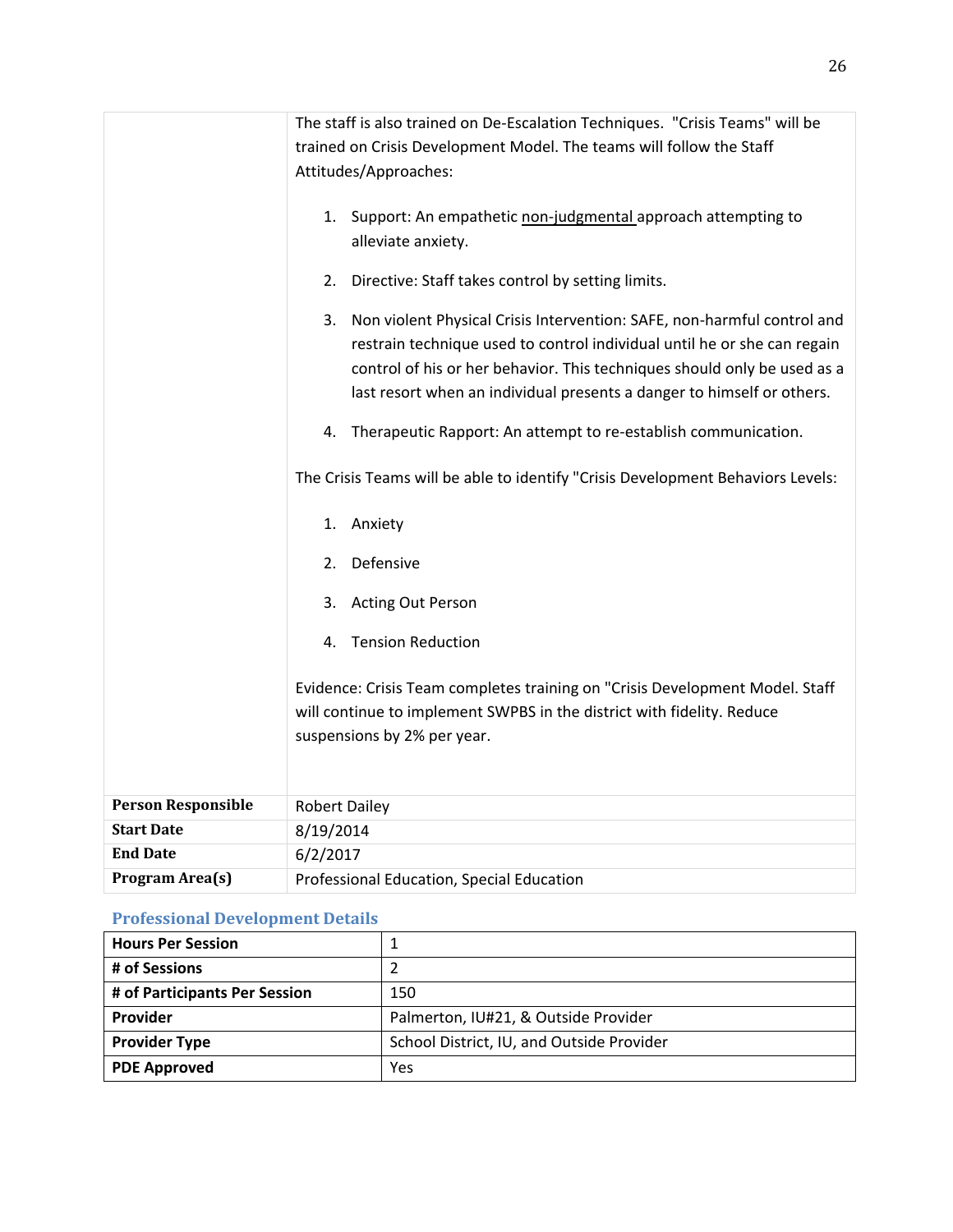| <b>Knowledge Gain</b>                           | This is an optional narrative for Special Education.                                                |
|-------------------------------------------------|-----------------------------------------------------------------------------------------------------|
|                                                 |                                                                                                     |
|                                                 |                                                                                                     |
| <b>Research &amp; Best Practices Base</b>       | This is an optional narrative for Special Education.                                                |
|                                                 |                                                                                                     |
|                                                 |                                                                                                     |
| For classroom teachers, school                  | Enhances the educator's content knowledge in the area                                               |
| counselors and education specialists            | of the educator's certification or assignment.                                                      |
|                                                 | Increases the educator's teaching skills based on research                                          |
|                                                 | on effective practice, with attention given to interventions for                                    |
|                                                 | struggling students.                                                                                |
|                                                 | Provides educators with a variety of classroom-based                                                |
|                                                 | assessment skills and the skills needed to analyze and use data in                                  |
|                                                 | instructional decision-making.                                                                      |
|                                                 |                                                                                                     |
|                                                 |                                                                                                     |
| For school or LEA administrators,               | Provides leaders with the ability to access and use                                                 |
| and other educators seeking<br>leadership roles | appropriate data to inform decision-making.<br>Empowers leaders to create a culture of teaching and |
|                                                 | learning, with an emphasis on learning.                                                             |
|                                                 |                                                                                                     |
|                                                 |                                                                                                     |
| <b>Training Format</b>                          | LEA Whole Group Presentation                                                                        |
|                                                 | Series of Workshops                                                                                 |
|                                                 | School Whole Group Presentation                                                                     |
|                                                 | <b>Professional Learning Communities</b>                                                            |
|                                                 |                                                                                                     |
|                                                 |                                                                                                     |
| <b>Participant Roles</b>                        | Classroom teachers                                                                                  |
|                                                 | Principals / Asst. Principals                                                                       |
|                                                 | School counselors                                                                                   |
|                                                 | Paraprofessional                                                                                    |
|                                                 | <b>Classified Personnel</b>                                                                         |
|                                                 | New Staff                                                                                           |
|                                                 | Parents                                                                                             |
|                                                 |                                                                                                     |
|                                                 |                                                                                                     |
| <b>Grade Levels</b>                             | Elementary - Primary (preK - grade 1)                                                               |
|                                                 | Elementary - Intermediate (grades 2-5)                                                              |
|                                                 | High (grades 9-12)                                                                                  |
|                                                 |                                                                                                     |
| <b>Follow-up Activities</b>                     | Team development and sharing of content-area lesson                                                 |
|                                                 | implementation outcomes, with involvement of administrator                                          |
|                                                 | and/or peers                                                                                        |
|                                                 |                                                                                                     |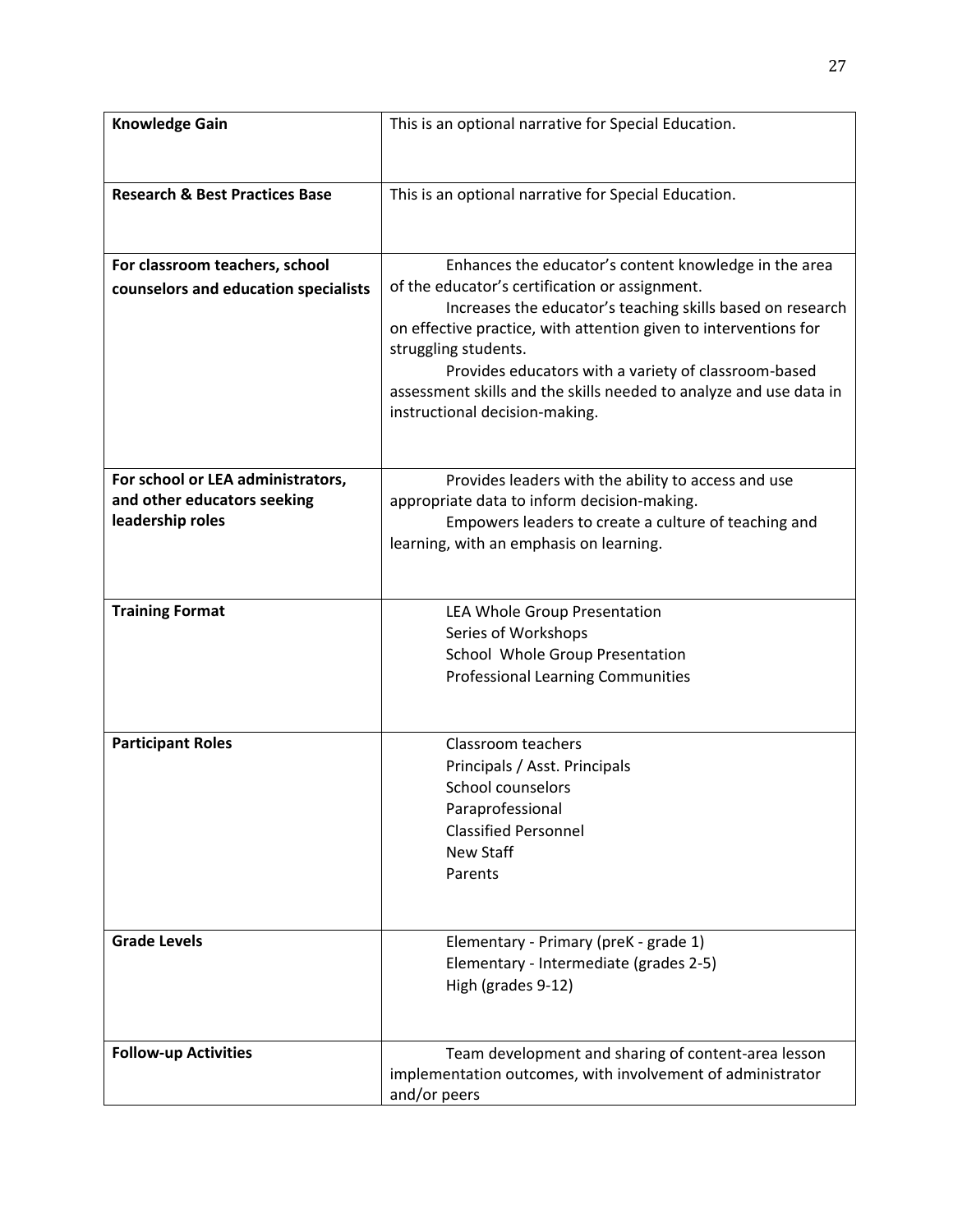|                           | Creating lessons to meet varied student learning styles<br>Peer-to-peer lesson discussion |
|---------------------------|-------------------------------------------------------------------------------------------|
| <b>Evaluation Methods</b> | Implementation of SWPBS with Fidelity                                                     |

#### **Paraprofessional**

| <b>Description</b>        | Training:                                                                                                                                                                                                                                                              |
|---------------------------|------------------------------------------------------------------------------------------------------------------------------------------------------------------------------------------------------------------------------------------------------------------------|
|                           | <b>Understanding Disabilities</b><br>1.                                                                                                                                                                                                                                |
|                           | Individual Learning Differences<br>2.                                                                                                                                                                                                                                  |
|                           | Development & Characteristics of Learners<br>3.                                                                                                                                                                                                                        |
|                           | <b>Instructional Strategies</b><br>4.                                                                                                                                                                                                                                  |
|                           | Working as a Team to Support Students<br>5.                                                                                                                                                                                                                            |
|                           | Supporting Students in General Education Classroom<br>6.                                                                                                                                                                                                               |
|                           | Evidence: Completion of the 20 hours of training for HQ status. Paraeducators<br>will develop a journal that contains three strategies from each training. The<br>Paraeducators will implement the strategies in the classes and write a<br>reflection of the results. |
| <b>Person Responsible</b> | <b>Robert Dailey</b>                                                                                                                                                                                                                                                   |
| <b>Start Date</b>         | 8/19/2014                                                                                                                                                                                                                                                              |
| <b>End Date</b>           | 6/2/2017                                                                                                                                                                                                                                                               |
| Program Area(s)           | <b>Professional Education</b>                                                                                                                                                                                                                                          |

| <b>Hours Per Session</b>      | 5                                                    |
|-------------------------------|------------------------------------------------------|
| # of Sessions                 | 12                                                   |
| # of Participants Per Session | 24                                                   |
| Provider                      | Palmerton, IU#21, Outside Provider, & PATTAN         |
| <b>Provider Type</b>          | School District, IU, and Outside Provider            |
| <b>PDE Approved</b>           | Yes                                                  |
| <b>Knowledge Gain</b>         | This is an optional narrative for Special Education. |
|                               |                                                      |
|                               |                                                      |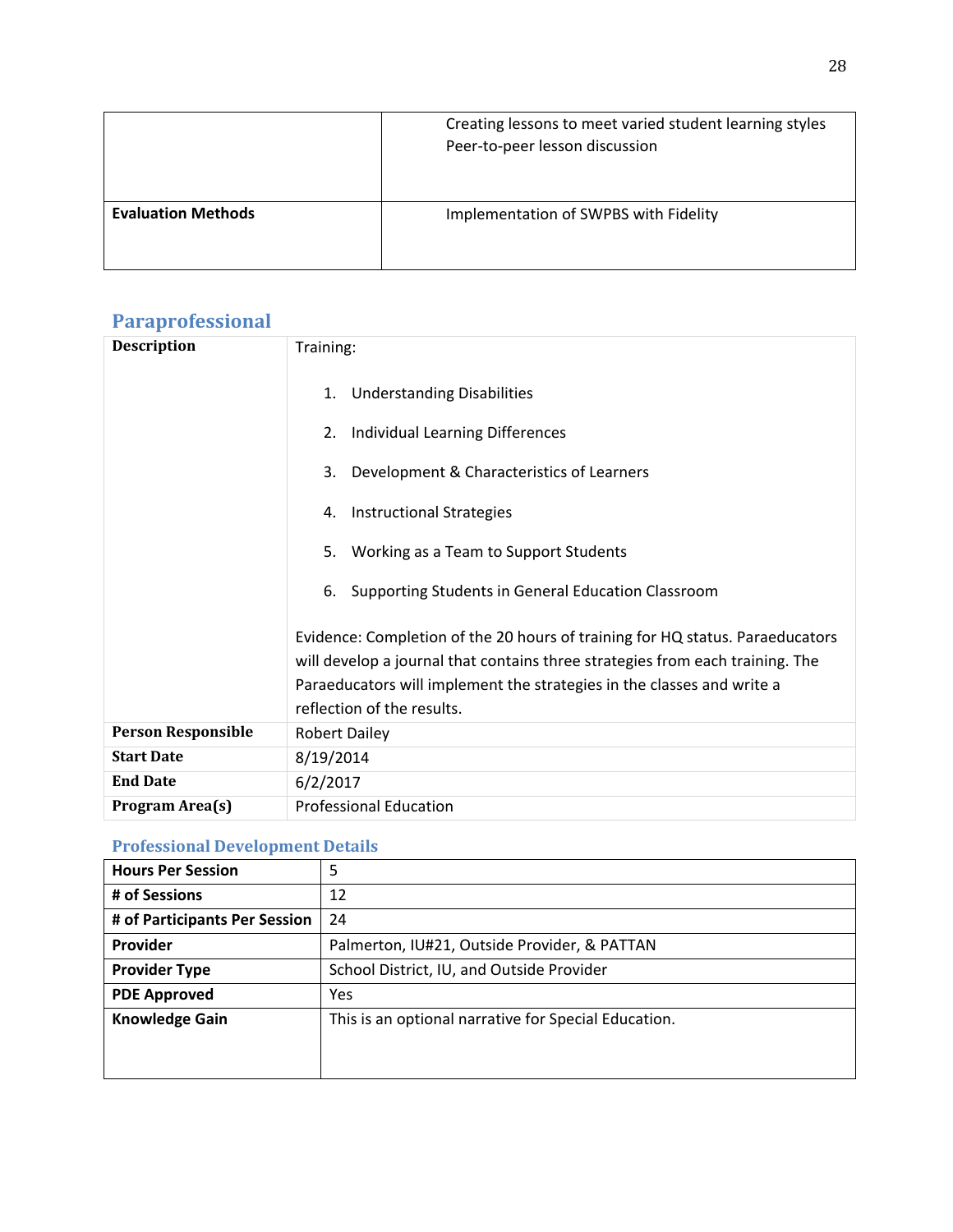| <b>Research &amp; Best Practices</b> | This is an optional narrative for Special Education.                       |
|--------------------------------------|----------------------------------------------------------------------------|
| <b>Base</b>                          |                                                                            |
|                                      |                                                                            |
| For classroom teachers,              | Increases the educator's teaching skills based on research on              |
| school counselors and                | effective practice, with attention given to interventions for struggling   |
| education specialists                | students.                                                                  |
|                                      | Provides educators with a variety of classroom-based assessment            |
|                                      | skills and the skills needed to analyze and use data in instructional      |
|                                      | decision-making.                                                           |
|                                      |                                                                            |
|                                      |                                                                            |
| For school or LEA                    | Provides the knowledge and skills to think and plan strategically,         |
| administrators, and other            | ensuring that assessments, curriculum, instruction, staff professional     |
| educators seeking                    | education, teaching materials and interventions for struggling students    |
| leadership roles                     | are aligned to each other as well as to Pennsylvania's academic standards. |
|                                      |                                                                            |
|                                      |                                                                            |
| <b>Training Format</b>               | Series of Workshops                                                        |
|                                      | Live Webinar                                                               |
|                                      | <b>Professional Learning Communities</b>                                   |
|                                      |                                                                            |
|                                      |                                                                            |
| <b>Participant Roles</b>             | Paraprofessional                                                           |
|                                      | Parents                                                                    |
|                                      |                                                                            |
| <b>Grade Levels</b>                  | Elementary - Primary (preK - grade 1)                                      |
|                                      | Elementary - Intermediate (grades 2-5)                                     |
|                                      | Middle (grades 6-8)                                                        |
|                                      | High (grades 9-12)                                                         |
|                                      |                                                                            |
|                                      |                                                                            |
| <b>Follow-up Activities</b>          | Team development and sharing of content-area lesson                        |
|                                      | implementation outcomes, with involvement of administrator and/or          |
|                                      | peers                                                                      |
|                                      | Journaling and reflecting                                                  |
|                                      |                                                                            |
|                                      |                                                                            |
| <b>Evaluation Methods</b>            | Classroom observation focusing on factors such as planning and             |
|                                      | preparation, knowledge of content, pedagogy and standards, classroom       |
|                                      | environment, instructional delivery and professionalism.                   |
|                                      | Reflective Journal                                                         |
|                                      |                                                                            |
|                                      |                                                                            |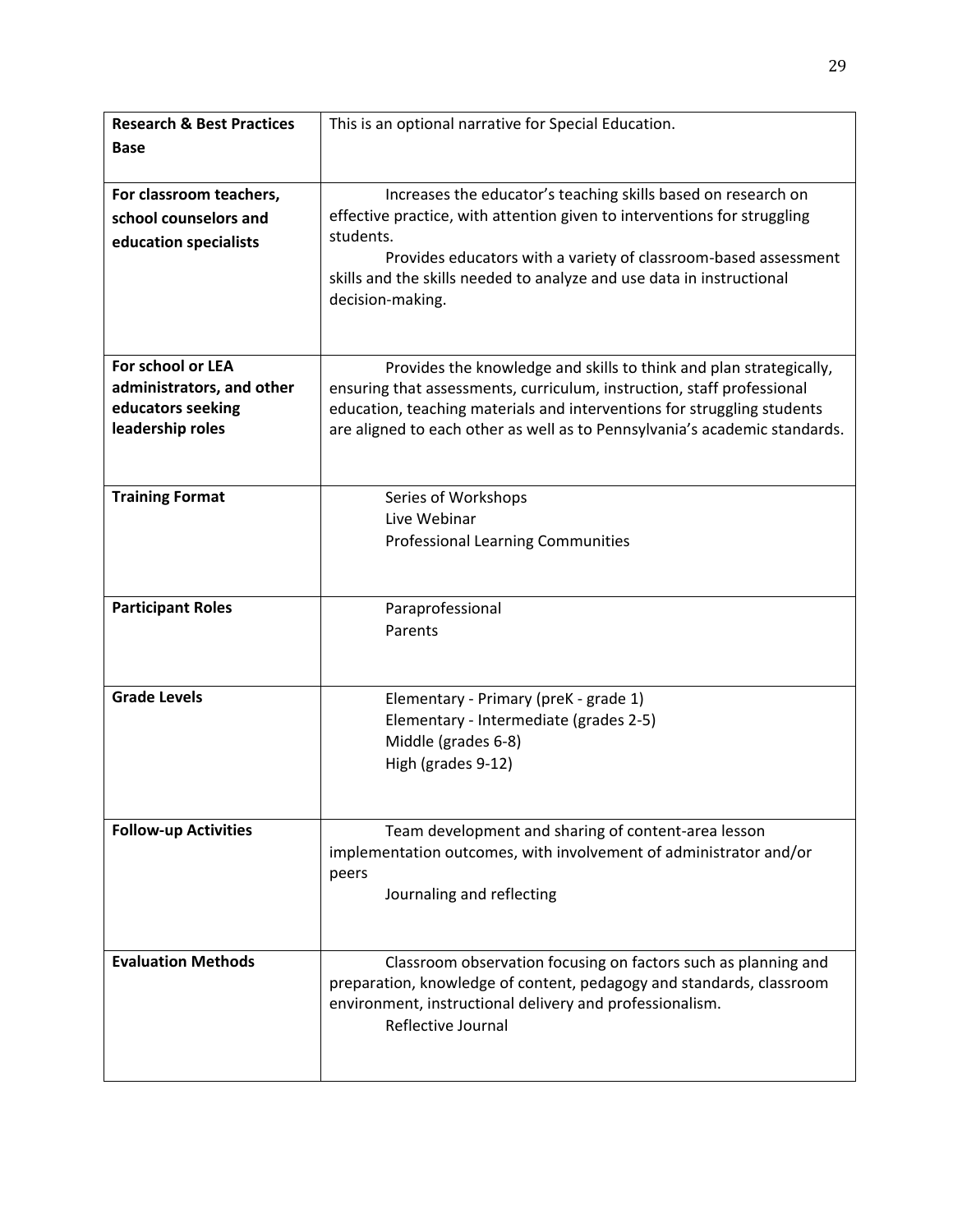## **Reading NCLB #1**

| <b>Description</b>        | Continue implementation of Guided Reading & Leveled Literacy Intervention.<br>Presentation: power-point, private presenters, IU#21 & PATTAN.<br>Evidence: Increase of reading comprehension, fluency, and words per minute. |
|---------------------------|-----------------------------------------------------------------------------------------------------------------------------------------------------------------------------------------------------------------------------|
| <b>Person Responsible</b> | <b>Robert Dailey</b>                                                                                                                                                                                                        |
| <b>Start Date</b>         | 8/19/2014                                                                                                                                                                                                                   |
| <b>End Date</b>           | 6/2/2017                                                                                                                                                                                                                    |
| Program Area(s)           | Special Education                                                                                                                                                                                                           |

| <b>Hours Per Session</b>              | 18.0                                                                                                                                                  |
|---------------------------------------|-------------------------------------------------------------------------------------------------------------------------------------------------------|
| # of Sessions                         | 9                                                                                                                                                     |
| # of Participants Per Session         | 14                                                                                                                                                    |
| Provider                              | Palmerton Area School District, Outside Provider, IU#21, & PATTAN                                                                                     |
| <b>Provider Type</b>                  | Palmerton Area School District, Outside Provider, IU#21, & PATTAN                                                                                     |
| <b>PDE Approved</b>                   | Yes                                                                                                                                                   |
| <b>Knowledge Gain</b>                 | This is an optional narrative for Special Education.                                                                                                  |
|                                       |                                                                                                                                                       |
| <b>Research &amp; Best Practices</b>  | This is an optional narrative for Special Education.                                                                                                  |
| Base                                  |                                                                                                                                                       |
|                                       |                                                                                                                                                       |
| For classroom teachers,               | Enhances the educator's content knowledge in the area of the                                                                                          |
| school counselors and                 | educator's certification or assignment.                                                                                                               |
| education specialists                 | Increases the educator's teaching skills based on research on<br>effective practice, with attention given to interventions for struggling             |
|                                       | students.                                                                                                                                             |
|                                       | Provides educators with a variety of classroom-based assessment                                                                                       |
|                                       | skills and the skills needed to analyze and use data in instructional<br>decision-making.                                                             |
|                                       | Empowers educators to work effectively with parents and                                                                                               |
|                                       | community partners.                                                                                                                                   |
|                                       |                                                                                                                                                       |
|                                       |                                                                                                                                                       |
| For school or LEA                     | Provides the knowledge and skills to think and plan strategically,                                                                                    |
| administrators, and other             | ensuring that assessments, curriculum, instruction, staff professional                                                                                |
| educators seeking<br>leadership roles | education, teaching materials and interventions for struggling students<br>are aligned to each other as well as to Pennsylvania's academic standards. |
|                                       | Empowers leaders to create a culture of teaching and learning,                                                                                        |
|                                       | with an emphasis on learning.                                                                                                                         |
|                                       | Instructs the leader in managing resources for effective results.                                                                                     |
|                                       |                                                                                                                                                       |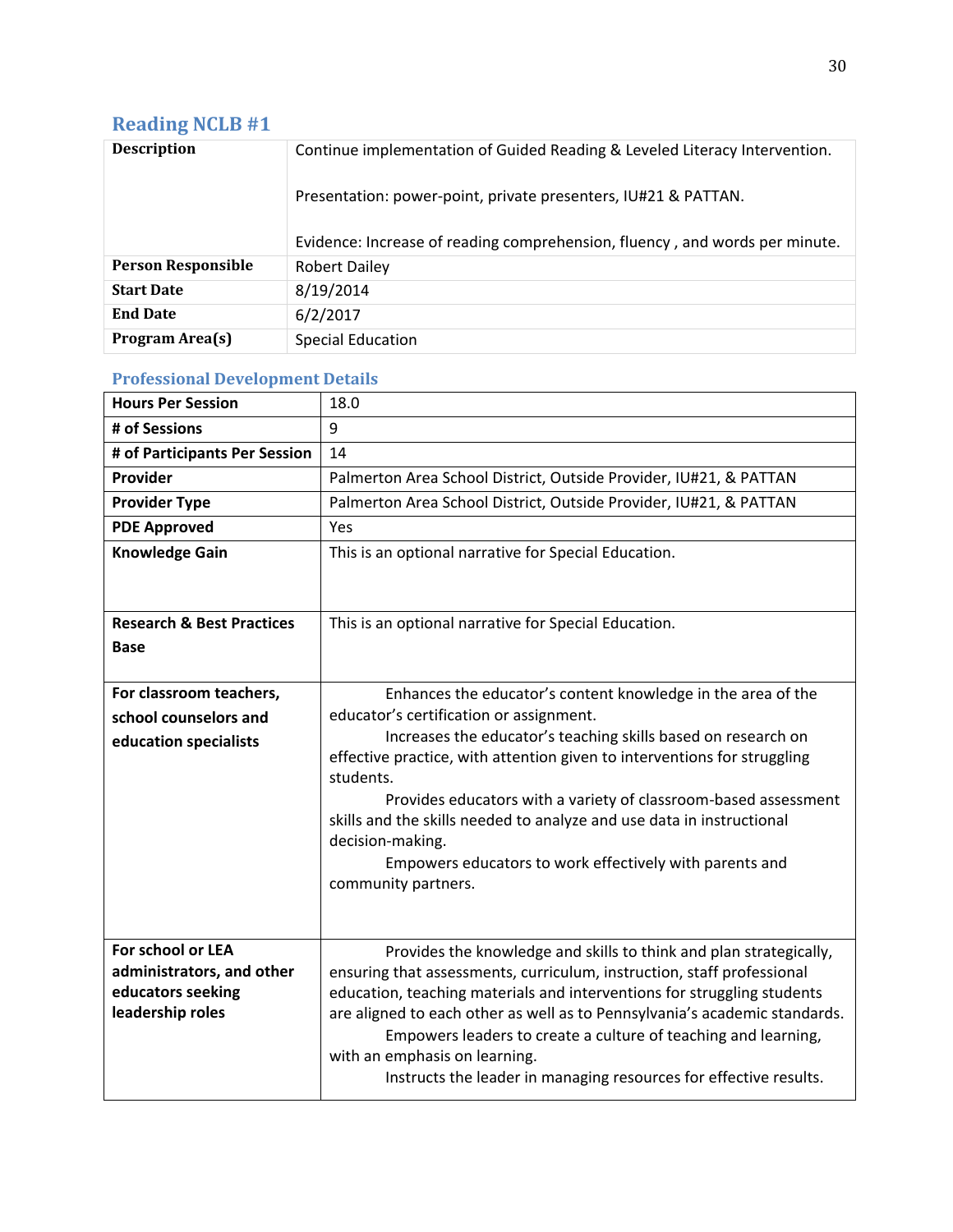| <b>Training Format</b>      | LEA Whole Group Presentation                                                                                                                                                                                                                                                                                                  |
|-----------------------------|-------------------------------------------------------------------------------------------------------------------------------------------------------------------------------------------------------------------------------------------------------------------------------------------------------------------------------|
| <b>Participant Roles</b>    | Classroom teachers<br>Principals / Asst. Principals<br>School counselors<br>Paraprofessional<br>New Staff<br>Parents                                                                                                                                                                                                          |
| <b>Grade Levels</b>         | Elementary - Primary (preK - grade 1)<br>Elementary - Intermediate (grades 2-5)<br>Middle (grades 6-8)<br>High (grades 9-12)                                                                                                                                                                                                  |
| <b>Follow-up Activities</b> | Team development and sharing of content-area lesson<br>implementation outcomes, with involvement of administrator and/or<br>peers<br>Analysis of student work, with administrator and/or peers<br>Creating lessons to meet varied student learning styles<br>Peer-to-peer lesson discussion<br>Lesson modeling with mentoring |
| <b>Evaluation Methods</b>   | Classroom observation focusing on factors such as planning and<br>preparation, knowledge of content, pedagogy and standards, classroom<br>environment, instructional delivery and professionalism.<br>Student PSSA data<br>Classroom student assessment data<br>Review of participant lesson plans                            |

## **Transition**

| <b>Description</b> | Trainings:                                                                                         |
|--------------------|----------------------------------------------------------------------------------------------------|
|                    | Indicator 13: IEP Post Secondary Goals & Services<br>1.<br>Indicator 14: Post-School Options<br>2. |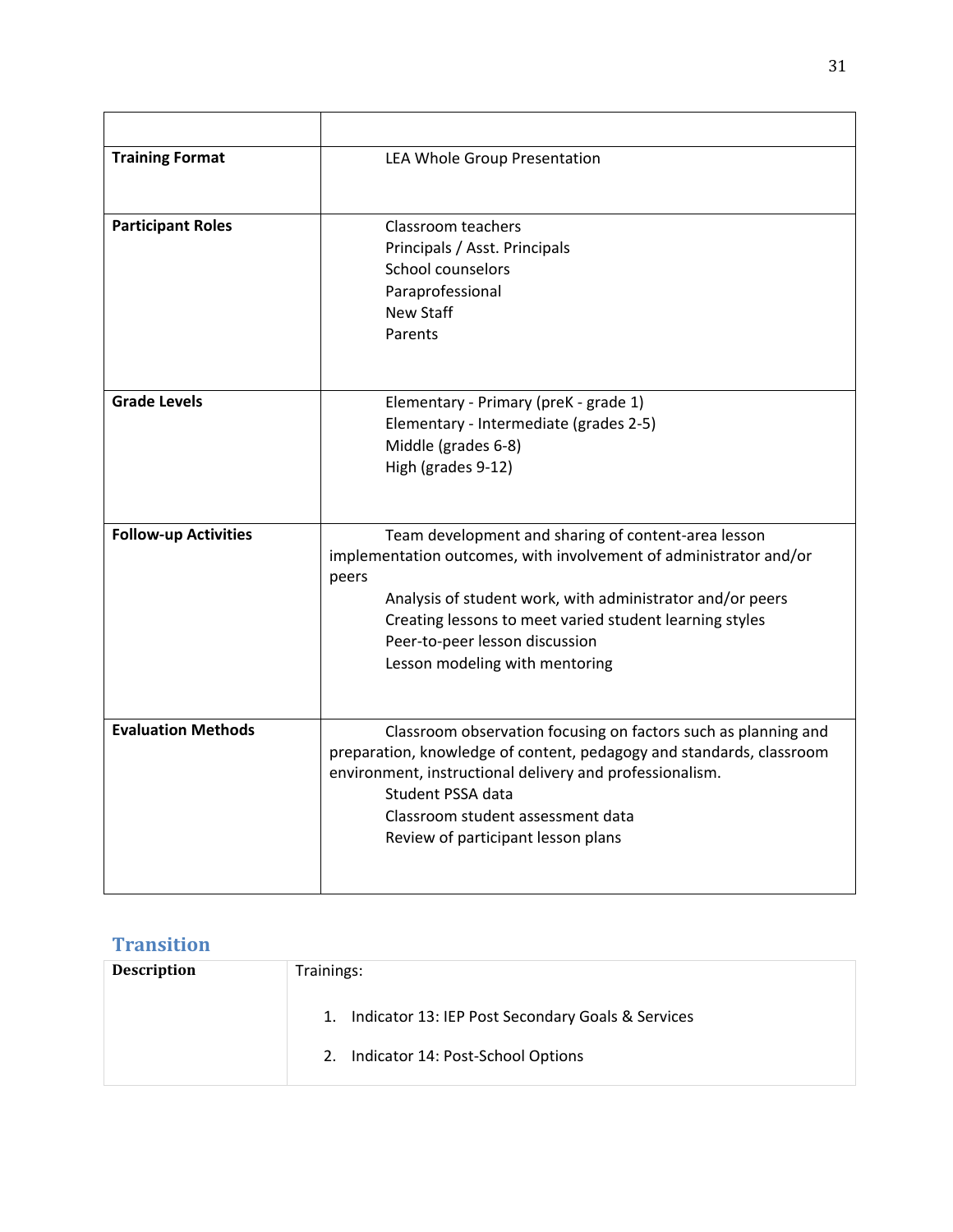|                           | Employment Tool Kit for Individuals on the Autism Spectrum<br>3.                                                                                                                                                                                                    |
|---------------------------|---------------------------------------------------------------------------------------------------------------------------------------------------------------------------------------------------------------------------------------------------------------------|
|                           | Creating a Path to Employment: Tips for Parents with Children with<br>4.<br><b>Disabilities</b>                                                                                                                                                                     |
|                           | Transition Assessment: Formal and Informal<br>5.                                                                                                                                                                                                                    |
|                           | <b>SMART (Students Moving Ahead and Ready for Transition)</b><br>6.                                                                                                                                                                                                 |
|                           | Evidence: Meet indicators 13 & 14 during Compliance Monitoring (2014-2015)<br>school year). Provide trainiing to staff and parents on transition services and<br>how to access them. Implement 2 informal transition assessements and Smart<br>Apps for transition. |
| <b>Person Responsible</b> | <b>Robert Dailey</b>                                                                                                                                                                                                                                                |
| <b>Start Date</b>         | 8/19/2014                                                                                                                                                                                                                                                           |
| <b>End Date</b>           | 6/2/2017                                                                                                                                                                                                                                                            |
| Program Area(s)           | <b>Special Education</b>                                                                                                                                                                                                                                            |

| <b>Hours Per Session</b>                                  | $\overline{2}$                                                                                                                                    |
|-----------------------------------------------------------|---------------------------------------------------------------------------------------------------------------------------------------------------|
| # of Sessions                                             | 9                                                                                                                                                 |
| # of Participants Per Session                             | 6                                                                                                                                                 |
| Provider                                                  | Palmerton, IU#21, Outside Provider, & PATTAN                                                                                                      |
| <b>Provider Type</b>                                      | District, IU, and Outside Provider                                                                                                                |
| <b>PDE Approved</b>                                       | <b>Yes</b>                                                                                                                                        |
| <b>Knowledge Gain</b>                                     | This is an optional narrative for Special Education.                                                                                              |
|                                                           |                                                                                                                                                   |
| <b>Research &amp; Best Practices</b>                      | This is an optional narrative for Special Education.                                                                                              |
| <b>Base</b>                                               |                                                                                                                                                   |
|                                                           |                                                                                                                                                   |
| For classroom teachers,                                   | Empowers educators to work effectively with parents and                                                                                           |
| school counselors and                                     | community partners.                                                                                                                               |
| education specialists                                     |                                                                                                                                                   |
|                                                           |                                                                                                                                                   |
| For school or LEA                                         | Provides the knowledge and skills to think and plan strategically,                                                                                |
| administrators, and other<br>educators seeking leadership | ensuring that assessments, curriculum, instruction, staff professional<br>education, teaching materials and interventions for struggling students |
| roles                                                     | are aligned to each other as well as to Pennsylvania's academic                                                                                   |
|                                                           | standards.                                                                                                                                        |
|                                                           | Empowers leaders to create a culture of teaching and learning,                                                                                    |
|                                                           | with an emphasis on learning.                                                                                                                     |
|                                                           |                                                                                                                                                   |
|                                                           |                                                                                                                                                   |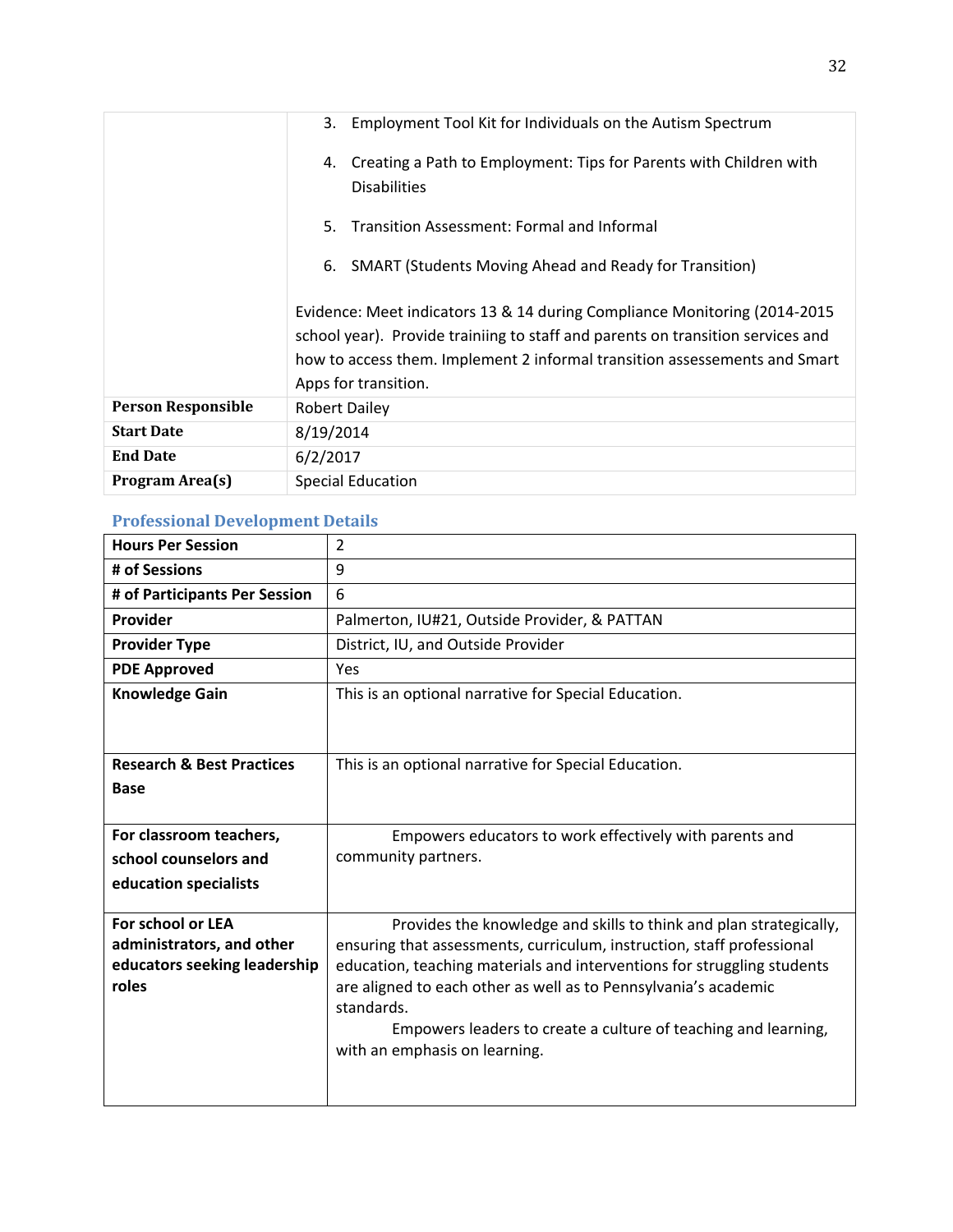| <b>Training Format</b>      | Series of Workshops                                          |
|-----------------------------|--------------------------------------------------------------|
|                             | Live Webinar                                                 |
|                             |                                                              |
|                             |                                                              |
| <b>Participant Roles</b>    | Classroom teachers                                           |
|                             | Principals / Asst. Principals                                |
|                             | School counselors                                            |
|                             | Parents                                                      |
|                             |                                                              |
|                             |                                                              |
| <b>Grade Levels</b>         | High (grades 9-12)                                           |
|                             |                                                              |
|                             |                                                              |
| <b>Follow-up Activities</b> | Peer-to-peer lesson discussion                               |
|                             | Develop Individual (s) Transition Plan(s)                    |
|                             |                                                              |
|                             |                                                              |
| <b>Evaluation Methods</b>   | Review of written reports summarizing instructional activity |
|                             | Review Individual (s) Transition Plan (s)                    |
|                             |                                                              |
|                             |                                                              |